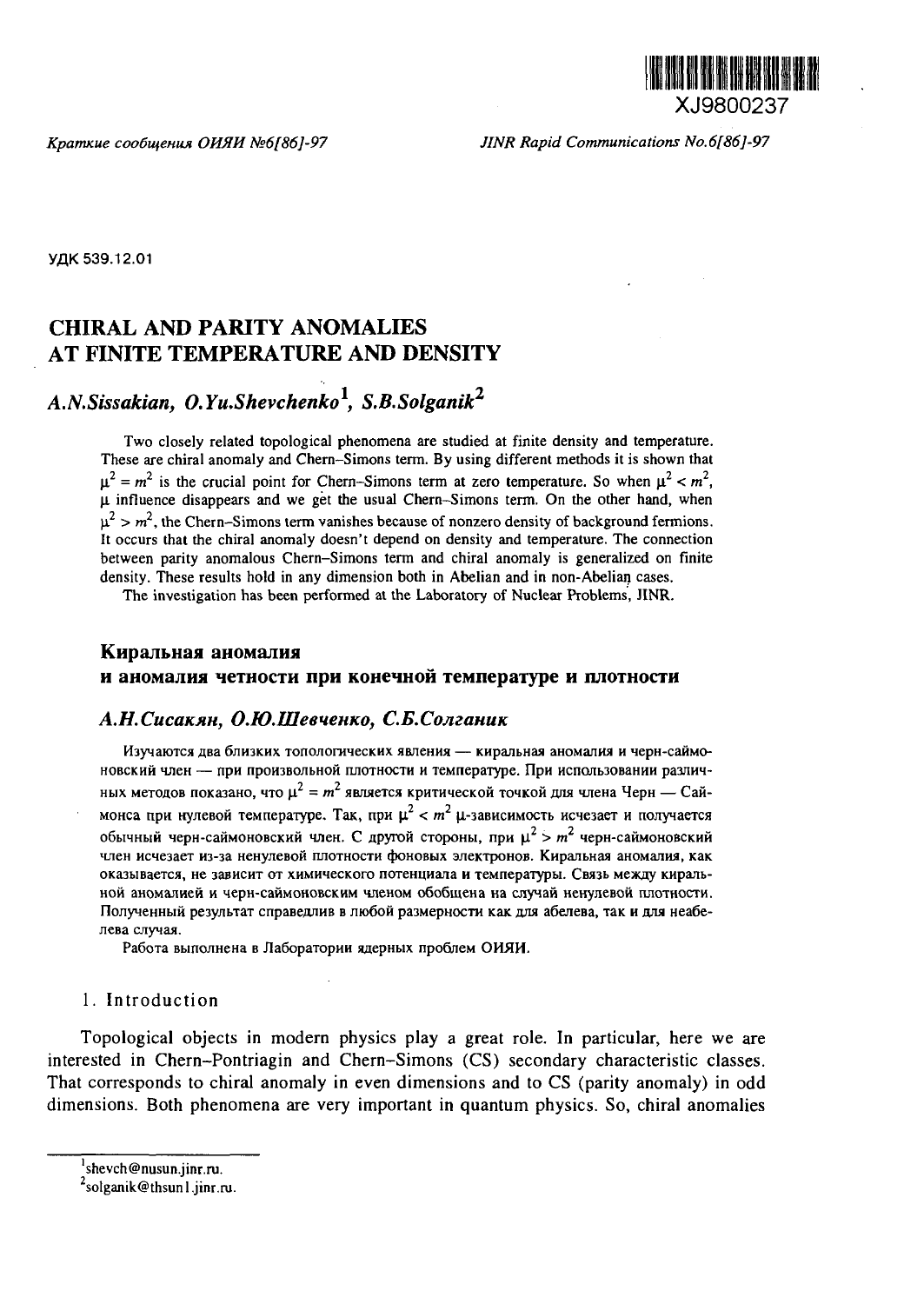in quantum field theory have direct applications to the decay of  $\pi_0$  into two photons  $(\pi_0 \to \gamma \gamma)$ , in the understanding and solution of the  $U(1)$  problem and so on. On the other hand, there are many effects caused by CS secondary characteristic class. There are, for example, gauge particles mass appearance in quantum field theory, applications to condense matter physics such as the fractional quantum Hall effect and high  $T_c$  superconductivity,

possibility of free of metric tensor theory construction, etc.

It must be emphasized that these two phenomena are closely related. As it was shown (at zero density) in [1,2] the trace identities connect even dimensional anomaly with the odd dimensional CS. The main goal of this paper is to explore these anomalous objects at finite density and temperature.

It was shown [3,4,5] in a conventional zero density and temperature gauge theory that the CS term is generated in the Eulier-Heisenberg effective action by quantum corrections. Since the chemical potential term  $\mu \bar{\psi}^0 \psi$  is odd under charge conjugation we can expect that it would contribute to *P* and *CP* nonconserving quantity — CS term. As we will see, this expectation is completely justified. The zero density approach usually is a good quantum field approximation when the chemical potential is small as compared with characteristic energy scale of physical processes. Nevertheless, for investigation of topological effects it is not the case. As we will see below, even a small density could lead to principal effects.

In the excellent paper by Niemi [1] it was emphasized that the charge density at  $\mu \neq 0$  becomes nontopological object, i.e., contains both topological part and nontopological one. The charge density at *\l* \* 0 (nontopological, neither parity-odd nor parity-even object)\* in *QED^* at finite density was calculated and exploited in [6]. It must be emphasized that in [6] charge density (calculated in the constant pure magnetic field) contains parity-odd part corresponding to CS term, as well as parity-even part, which can't be covariantized and doesn't contribute to the mass of the gauge field. Here we are interested in finite density and temperature influence on covariant parity odd form in action leading to the gauge field mass generation — CS topological term. Deep insight on this phenomena at small densities was done in  $[1,2]$ . The result for CS term coefficient in  $QED<sub>2</sub>$  is

 $\int \ln \frac{1}{2} \beta(m - \mu) + \ln \frac{1}{2} \beta(m + \mu)$  (see [2], formulas (10.18)). However, to get this result it

was heuristically supposed that at small densities index theorem could still be used and only odd in energy part of spectral density is responsible for parity nonconserving effect. Because of this in  $[2]$  it had been stressed that the result holds only for small  $\mu$ . However, as we'll see below this result holds for any values of chemical potential. Thus, to obtain trustful result at any values of *\i* one has to use transparent and free of any restrictions on  $\mu$  procedure, which would allow one to perform calculations with arbitrary non-Abelian background gauge fields.

It was shown at zero chemical potential in [1,2,3] that CS term in odd dimensions is connected with chiral anomaly in even dimensions by trace identities. As we'll see below

<sup>\*</sup>For abbreviation, speaking about parity invariance properties of local objects, we will keep in mind symmetries of the corresponding action parts.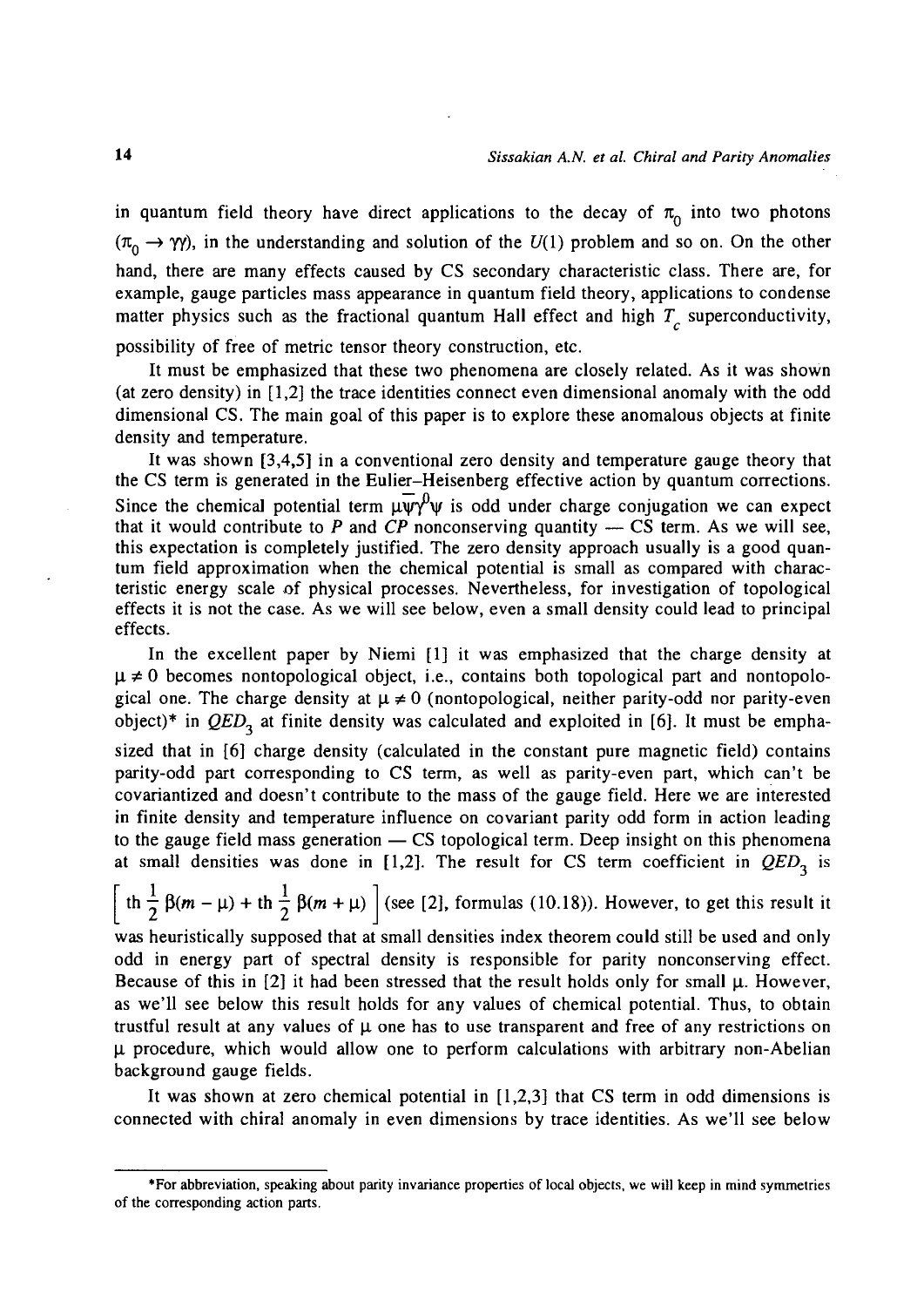it is possible to generalize a trace identity on nonzero density case. The trace identity connects chiral anomaly with CS term which has  $\mu$  and T dependent coefficient. Despite chemical potential and temperature give rise to a coefficient in front of CS term, they don't affect the chiral anomaly. Indeed, anomaly is a short-distance phenomenon which should not be affected by medium  $\mu$  and T effects, or more quantitatively, so as the anomaly has ultraviolet nature, temperature and chemical potential should not give any ultraviolet effect since distribution functions decrease exponentially with energy in the ultraviolet limit.

This paper is organized as follows. In Sec.2 the independence of chiral anomaly from temperature and background fermion density is discussed. It is shown in 2-dimensional Schwinger model that chiral anomaly isn't influenced not only by chemical potential  $\mu$ , but also by Lagrange multiplier  $\kappa$  at conservation of chiral charge constraint. Besides, we consider CS term appearance at finite density in even dimensional theories. In Sec.3 we obtain CS term in 3-dimensional theory at finite density and temperature by use of a few different methods. In Sec.4 we evaluate CS term coefficient in 5-dimensional theory and generalize this result on arbitrary non-Abelian odd-dimensional theory. In Sec.5 we generalize trace identity on finite density on the basis of the previous calculations. Section 6 is devoted to concluding remarks.

## 2. Chiral Anomaly and Chern-Simons Term in Even Dimensions

As is well known, chemical potential can be introduced in a theory as Lagrange multiplier at corresponding conservation laws. In nonrelativistic physics this is conservation of full number of particles. In relativistic quantum field theory these are the conserving charges. The ground state energy can be obtained by use of variational principle

$$
\langle \psi^* \hat{H} \psi \rangle = \min \tag{1}
$$

under charge conservation constraint for relativistic equilibrium system

$$
\langle \psi^* \hat{Q} \psi \rangle = \text{const},\tag{2}
$$

where  $\hat{H}$  and  $\hat{Q}$  are Hamiltonian and charge operators. Instead, we can use method of undetermined Lagrange multipliers and seek absolute minimum of expression

$$
\langle \psi^*(\hat{H} - \mu \hat{Q}) \psi \rangle, \tag{3}
$$

wher  $\mu$  is Lagrange multiplier. Since  $\hat{Q}$  commute with the Hamiltonian,  $\hat{Q}_{\Omega}$  is conserved.

On the other hand, we can impose another constraint, which implies chiral charge conservation

$$
\langle \psi^* \hat{Q}_5 \psi \rangle = \text{const},\tag{4}
$$

i.e., in Lagrange approach we have

$$
\langle \psi^* (\hat{H} - \kappa \hat{Q}_5) \psi \rangle = \min, \tag{5}
$$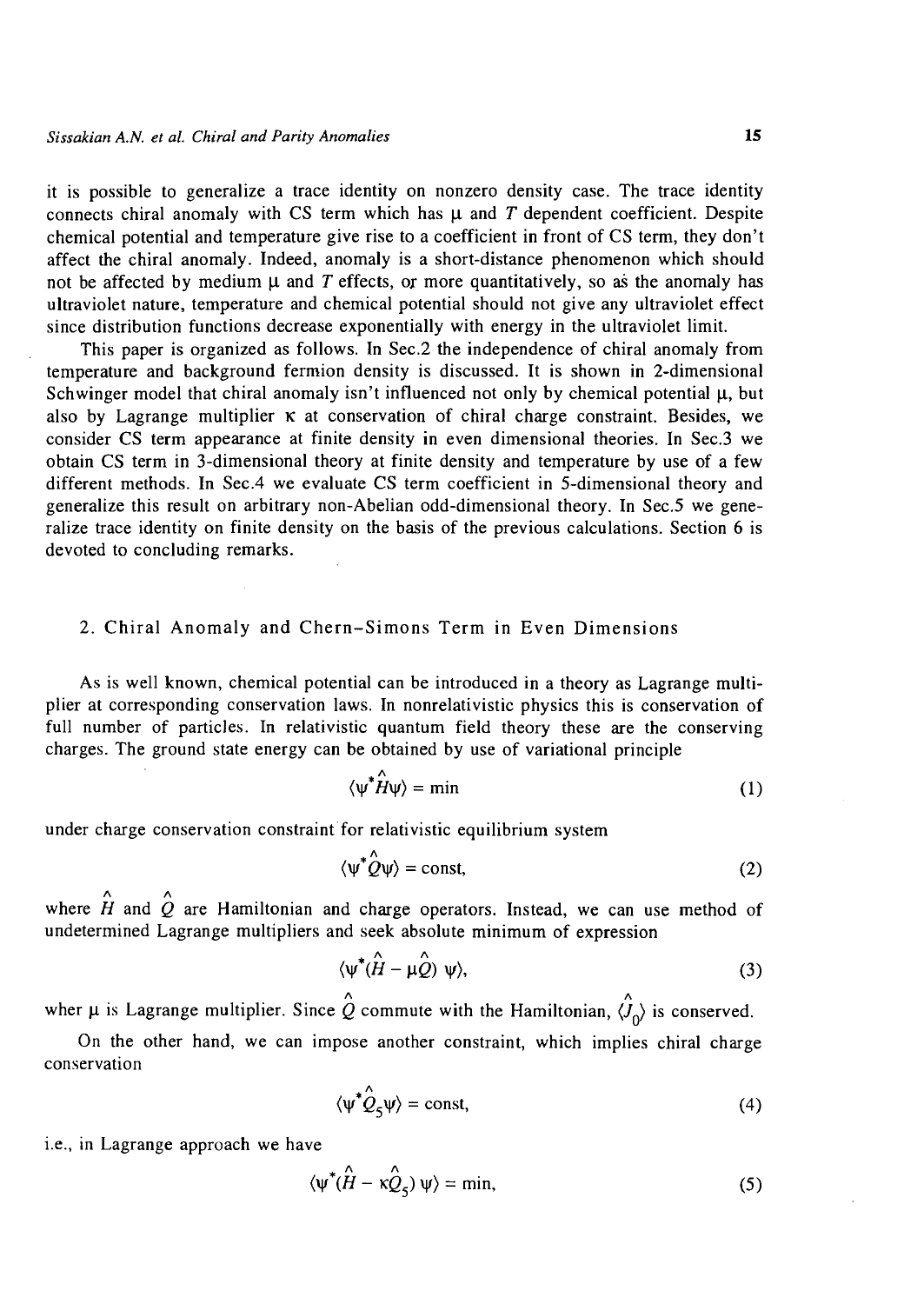where **K** arises as Lagrange multiplier at  $\langle \hat{J}_0^5 \rangle$  = const constraint. Thus,  $\mu$  corresponds to nonvanishing fermion density (number of particles minus number of antiparticles) in background. Meanwhile,  $\kappa$  is responsible for conserving asymmetry in numbers of left and right handed background fermions.

It must be emphasized that the formal addition of a chemical potential in the theory looks like a simple gauge transformation with the gauge function  $\mu t$ . However, it doesn't only shift the time component of a vector potential but also gives corresponding prescription for handling the Green function poles. The correct introduction of a chemical potential redefines the ground state (Fermi energy), which leads to a new spinor propagator with the correct  $\varepsilon$  prescription for poles. So, for the free spinor propagator we have (see, for example, [7,8])

$$
G(p, \mu) = \frac{\vec{p} + m}{(\tilde{p}_0 + i\epsilon \text{ sgn } p_0)^2 - \mathbf{p}^2 - m^2},
$$
\n(6)

where  $\tilde{p} = (p_0 + \mu, \mathbf{p})$ . Thus, when  $\mu = 0$  one at once gets the usual  $\varepsilon$  prescription because of the positivity of  $p_0$  sgn  $p_0$ . In Euclidian metric one has

$$
G(p; \mu) = \frac{p + m}{\tilde{p}_0^2 + p^2 + m^2} \,, \tag{7}
$$

where  $\tilde{p} = (p_0 + i\mu, \mathbf{p})$ . In the presence of a background Yang-Mills field we consequently have for the Green function operator (in Minkovsky's space)

$$
\hat{G} = (\gamma \tilde{\pi} - m) \frac{1}{(\gamma \tilde{\pi})^2 - m^2 + i\epsilon (p_0 + \mu) \operatorname{sgn} (p_0)},
$$
\n(8)

where  $\widetilde{\pi}_{v} = \pi_{v} + \mu \delta_{v0}, \pi_{u} = p_{v} - gA_{v}(x)$ .

Now we'll consider chiral anomaly. It was shown in [9], that chiral anomaly doesn't depend on  $\mu$  and T. In [9] the direct calculations in 4-dimensional gauge theory were performed by use of imaginary and real time formalism, by using the Fujikawa method and perturbation theory. These calculations are rather cumbersome. To clear understand the nature of anomaly  $\mu$  independence *(T* independence will be discussed later) we'll consider here the simplest case  $-$  2-dimensional OED and rederive result of [9] by use of the Schwinger nonperturbative method [10]. So, one can write

$$
J^{\mu} = -ig \text{ tr}\left[\gamma^{\mu}G(x, x') \exp\left(-ig \int_{x'}^{x} d\xi^{\mu}A_{\mu}(\xi)\right)\right]_{x' \to x}, \qquad (9)
$$

where  $G(x, x')$  is the propagator satisfying following equation

$$
\gamma^{\mu}(\partial_{\mu}^{x} - igA_{\mu}(x)) G(x, x') = \delta(x - x').
$$
 (10)

Following Schwinger we use anzats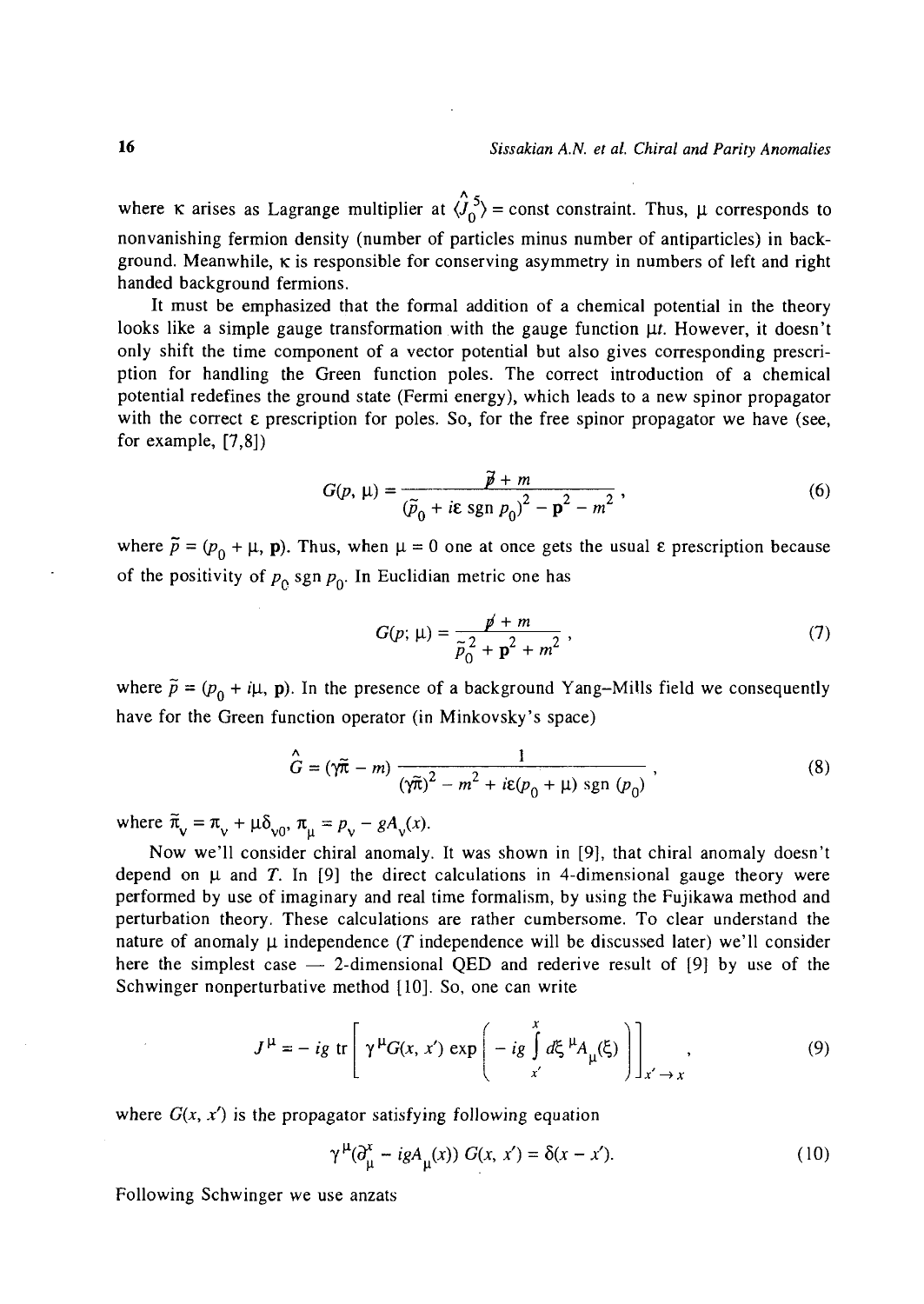$$
G(x, x') = G^{0}(x, x') \exp [ig(\phi(x) - \phi(x'))],
$$
 (11)

where  $G^{0}(x, x')$  is the free propagator

$$
f^{\mu}\partial_{\mu}^{x}G^{0}(x, x')=\delta(x-x').
$$

Thus, for  $\phi$  we can write  $\gamma^{\mu} \partial_{\mu} \phi = \gamma^{\mu} A_{\mu}$ . From (6) we have

$$
G^{0}(x, x') = \int \frac{d^{2}p}{(2\pi)^{2}} e^{ip(x - x')} \frac{p'}{p^{2} + i\epsilon(p_{0} + \mu) \operatorname{sgn} p_{0}} = -i\partial \left[ \int \frac{d^{2}p}{(2\pi)^{2}} e^{ip(x - x')} \frac{1}{p^{2} + i\epsilon} - \right]
$$

$$
-2\int_{-\infty}^{+\infty}\frac{dp_1}{2\pi}\int_{-\infty}^{+\infty}\frac{dp_0}{2\pi}\,\theta(-\tilde{p}_0\,\text{sgn}\,p_0)\,\,\mathrm{e}^{ip(x-x')}\,\mathfrak{S}m\,\frac{1}{p^2+i\epsilon}\,\bigg].\tag{12}
$$

So, beside the usual zero density part  $\mu$ -dependent one appears. Further, we have to take off regularization in the current by use of symmetrical limit  $x \to x'$ . After some simple calculations it is clearly seen that all  $\mu$ -dependent terms after taking off the limit disappear. Thus, contribution to the current arises from the  $\mu$ -dependent part only. So

$$
J^{\mu} = i \frac{g^2}{2\pi} \left( \delta^{\mu\nu} - \frac{\partial^{\mu} \partial^{\nu}}{\partial^2} \right) A_{\nu},
$$
  

$$
J_{5}^{\mu} = i \frac{g^2}{2\pi} \left( \epsilon^{\mu\nu} - \epsilon^{\mu\alpha} \frac{\partial^{\alpha} \partial^{\nu}}{\partial^2} \right) A_{\nu}
$$
 (13)

and we get the usual anomaly in the chiral current

$$
\partial_{\mu}J^{\mu} = 0, \qquad \partial_{\mu}J_{5}^{\mu} = i \frac{g^{2}}{2\pi} \epsilon^{\mu\nu}\partial_{\mu}A_{\nu} + i \frac{g^{2}}{4\pi} {}^{*}F. \tag{14}
$$

Let's now consider  $\kappa$  influence on the chiral anomaly. Since, as we've seen above,  $\kappa$  is directly connected to chiral charge, it would be natural to expect some  $\kappa$  effect on chiral anomaly. However, the rather amazing situation occurs. The demand of chiral charge conservation (instead of the usual charge conservation) on the quantum level doesn't influence chiral anomaly. Really, in 2-dimensions introduction of Lagrange multiplier  $\kappa$  at the chiral charge conservation gives the term  $\kappa \overline{\psi} \gamma^5 \gamma^0 \psi = \kappa \overline{\psi} \gamma^1 \psi$  in Lagrangian. So,  $\kappa$  affects in the same way as  $\mu$ , i.e.,  $\kappa$  doesn't influence the chiral anomaly (it is also seen from direct calculations which are similar to presented above for the case with  $\mu$ ). That could be explained due to ultraviolet nature of the chiral anomaly, while  $\kappa(\mu)$  doesn't introduce new divergences in the theory.

From the above calculations it is clearly seen the principle difference of chiral anomaly and CS. The ultraviolet regulator  $-P$  exponent gives rise to the anomaly, but (as we'll see below) doesn't influence CS. Thus, it is natural, that the anomaly doesn't depend on  $\mu$ ,  $\kappa$ and *T* because it has ultraviolet regularization origin, while neither density nor temperature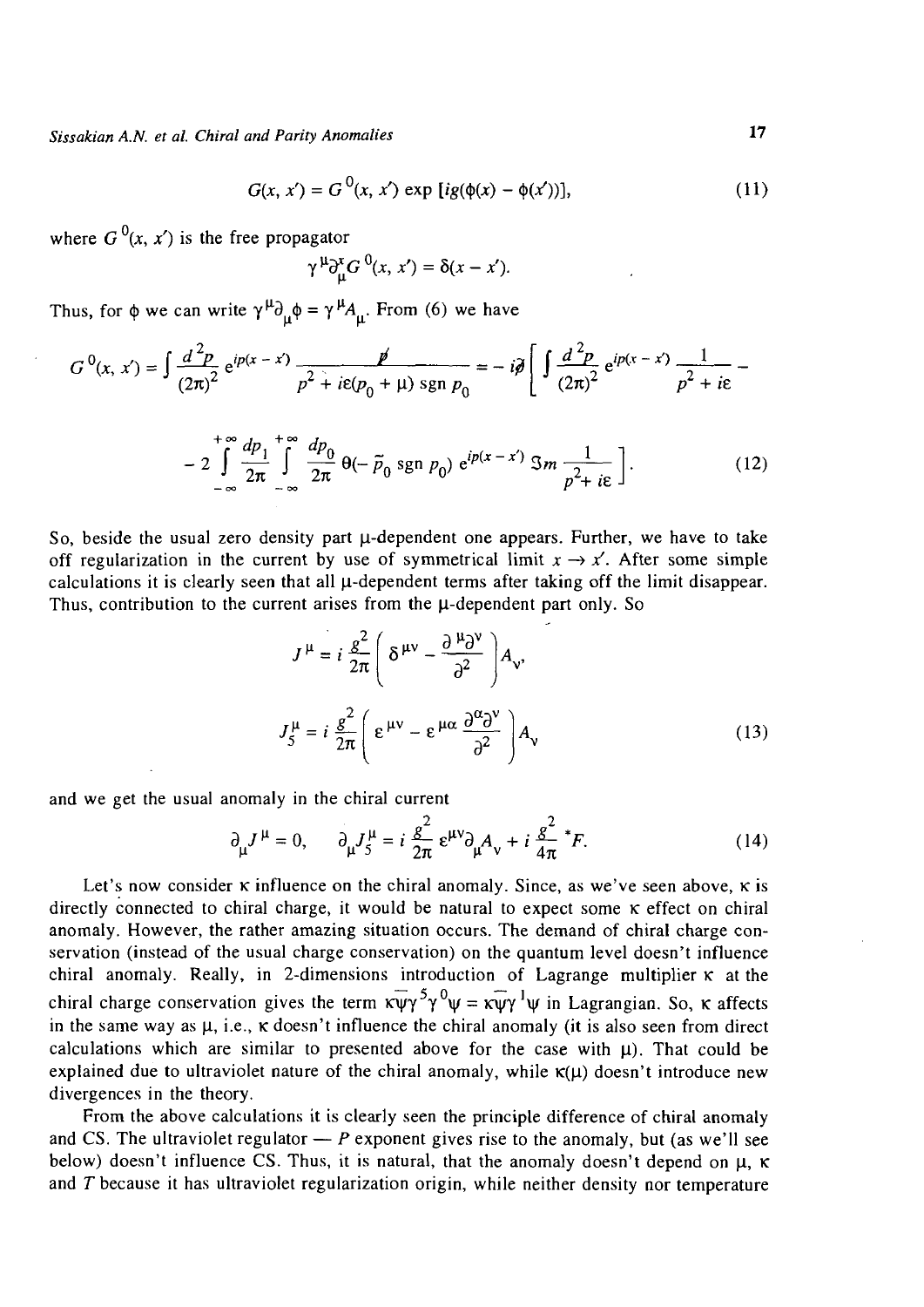does affect the ultraviolet behaviour of the theory. The general and clear proof of axial anomaly temperature independence will be presented in Sec.5 on the basis of the trace identities.

We now consider CS in even dimensional theory. From the definition one has

$$
\frac{\partial I_{\text{eff}}}{\partial \kappa} = \int d^D x \, \langle J_5^0 \rangle. \tag{15}
$$

Since axial anomaly doesn't depend on  $\kappa$ , effective action contains the term proportional to anomalous  $Q_5$  charge with  $\kappa$  as a coefficient. The same is for a chiral theory. There, effective action contains the term proportional to anomalous  $O$  charge with  $\mu$  as coefficient, see for example [11,12,13]. So, we have

$$
\Delta I_{\rm eff} = -\kappa \int dx_0 W[A] \tag{16}
$$

in conventional gauge theory and

$$
\Delta L_{\rm eff}^{\rm chiral} = -\mu \int dx_0 W[A] \tag{17}
$$

in the chiral theory. Here *W[A]* — CS term. Thus we get CS with Lagrange multiplier as a coefficient.

It is well known that at nonzero temperature in  $\beta \rightarrow 0$  limit the dimensional reduction effect occurs. So, extra *t* dependence of CS term in (16) disappears and CS can be treated as a mass term in 3-dimensional theory with  $i\kappa/T$  coefficient (the same for chiral theory with  $\mu$  see [11]). For anomalous part of effective action we have

$$
\Delta I_{\rm eff} = -i\kappa\beta W[A], \qquad \Delta I_{\rm eff}^{\rm chiral} = -i\mu\beta W[A] \tag{18}
$$

in conventional and chiral gauge theories correspondingly. The only problem arising in a treating of CS as a mass term is that the coefficient is imaginary, see discussions on the theme in  $[11,13]$ . One can notice that results  $(16)$ ,  $(17)$  and  $(18)$  hold in arbitrary even dimension. Let us stress that we don't need any complicated calculations to obtain  $(16-18)$ . The only thing we need is the knowledge of chiral anomaly independence from  $\mu$ ,  $\kappa$ , and  $\beta$ .

#### 3. CS in 3-Dimensional Theory

*3.1. Constant Magnetic Field.* Let's first consider a (2 + I) dimensional Abelian theory. Here we'll use constant magnetic background. We'll evaluate fermion density by performing the direct summation over Landau levels. As a starting point, we'll use the formula for fermion number at finite density and temperature [1]

$$
N = -\frac{1}{2} \sum_{n} \text{th} \left( \frac{1}{2} \beta \lambda_{n} \right) + \sum_{n} \left[ \frac{\theta(\lambda_{n})}{\exp(-\beta(\mu - \lambda_{n})) + 1} - \frac{\theta(-\lambda_{n})}{\exp(-\beta(\lambda_{n} - \mu)) + 1} \right] =
$$
  

$$
= \frac{1}{2} \sum_{n} \text{th} \frac{1}{2} \beta(\mu - \lambda_{n}) \xrightarrow{\beta \to \infty} \frac{1}{2} \sum_{n} \text{sgn} (\mu - \lambda_{n}). \tag{19}
$$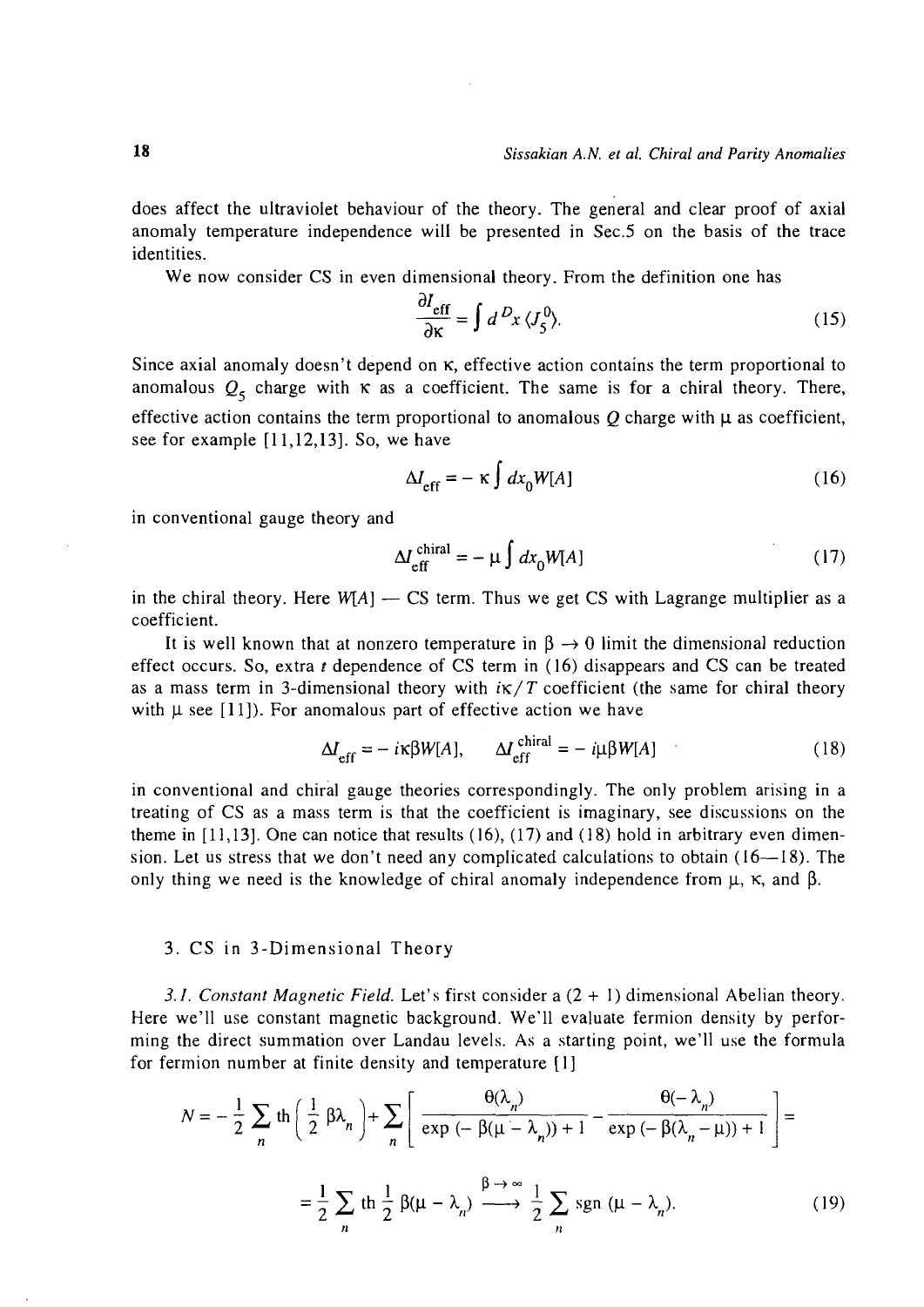Landau levels in the constant magnetic field have the form [14]

$$
\lambda_0 = -m \text{ sgn } (eB), \qquad \lambda_n = \pm \sqrt{2n|eB| + m^2}, \tag{20}
$$

where  $n = 1, 2,...$  It is also necessary to take into account in (19) the degeneracy of Landau levels. Namely, the number of degenerate states for each Landau level is  $\left|eB\right|/2\pi$  per unit area. Even now we can see that only zero modes (because of sgn *(eB))* could contribute to the parity odd quantity. So, for zero temperature, by using the identity

$$
sgn (a - b) + sgn (a + b) = 2 sgn (a) \theta(|a| - |b|),
$$

one gets for zero modes

$$
\frac{|eB|}{4\pi} \operatorname{sgn} \left(\mu + m \operatorname{sgn} \left(eB\right)\right) =
$$
\n
$$
= \frac{|eB|}{4\pi} \operatorname{sgn} \left(\mu\right) \Theta\left(|\mu| - |m|\right) + \frac{|eB|}{4\pi} \operatorname{sgn} \left(eB\right) \operatorname{sgn} \left(m\right) \Theta\left(|m| - |\mu|\right), \tag{21}
$$

and for nonzero modes

$$
\frac{1}{2} \frac{|eB|}{2\pi} \sum_{n=1}^{\infty} \text{sgn} \left( \mu - \sqrt{2n |eB| + m^2} \right) + \text{sgn} \left( \mu + \sqrt{2n |eB| + m^2} \right) =
$$
\n
$$
= \frac{|eB|}{2\pi} \text{sgn} \left( \mu \right) \sum_{n=1}^{\infty} \theta\left( | \mu | - \sqrt{2n |eB| + m^2} \right). \tag{22}
$$

Combining contributions of all modes we get for fermion density

 $\mathbf{r}$ 

$$
\rho = \frac{|eB|}{2\pi} \operatorname{sgn}(\mu) \sum_{n=1}^{\infty} \theta(|\mu| - \sqrt{2n|eB| + m^2}) + \frac{1}{2} \frac{|eB|}{2\pi} \operatorname{sgn}(\mu)(|\mu| - |m|) +
$$
  
+  $\frac{1}{2} \frac{eB}{2\pi} \operatorname{sgn}(m) \theta(|m| - |\mu|) = \frac{|eB|}{2\pi} \operatorname{sgn}(\mu) \left( \operatorname{Int} \left[ \frac{\mu^2 - m^2}{2|eB|} \right] + \frac{1}{2} \right) \times$   
×  $\theta(|\mu| - |m|) + \frac{eB}{4\pi} \operatorname{sgn}(m) \theta(|m| - |\mu|).$  (23)

Here we see that zero modes contribute both to parity-odd and to parity-even part, while nonzero modes contribute to the parity-even part only (note that under parity transformation  $B \rightarrow -B$ ). Thus, fermion density contains parity-odd part, leading to CS term in action after covariantization, as well as parity-even part. It is straightforward to generalize the calculations on finite temperature case. Substituting zero modes into (19) one gets  $\mathbf{a}^{\dagger}$  and  $\mathbf{a}^{\dagger}$ 

$$
N_0 = \frac{|eB|}{2\pi} \frac{1}{2} \left[ \frac{1}{2} \beta(\mu + m \operatorname{sgn}(eB)) \right] =
$$
  
= 
$$
\frac{|eB|}{4\pi} \left[ \frac{\operatorname{sh}(\beta\mu)}{\operatorname{ch}(\beta\mu) + \operatorname{ch}(\beta m)} + \operatorname{sgn}(eB) \frac{\operatorname{sh}(\beta m)}{\operatorname{ch}(\beta\mu) + \operatorname{ch}(\beta m)} \right],
$$
(24)

so, extracting parity-odd part, one gets for CS at finite temperature and density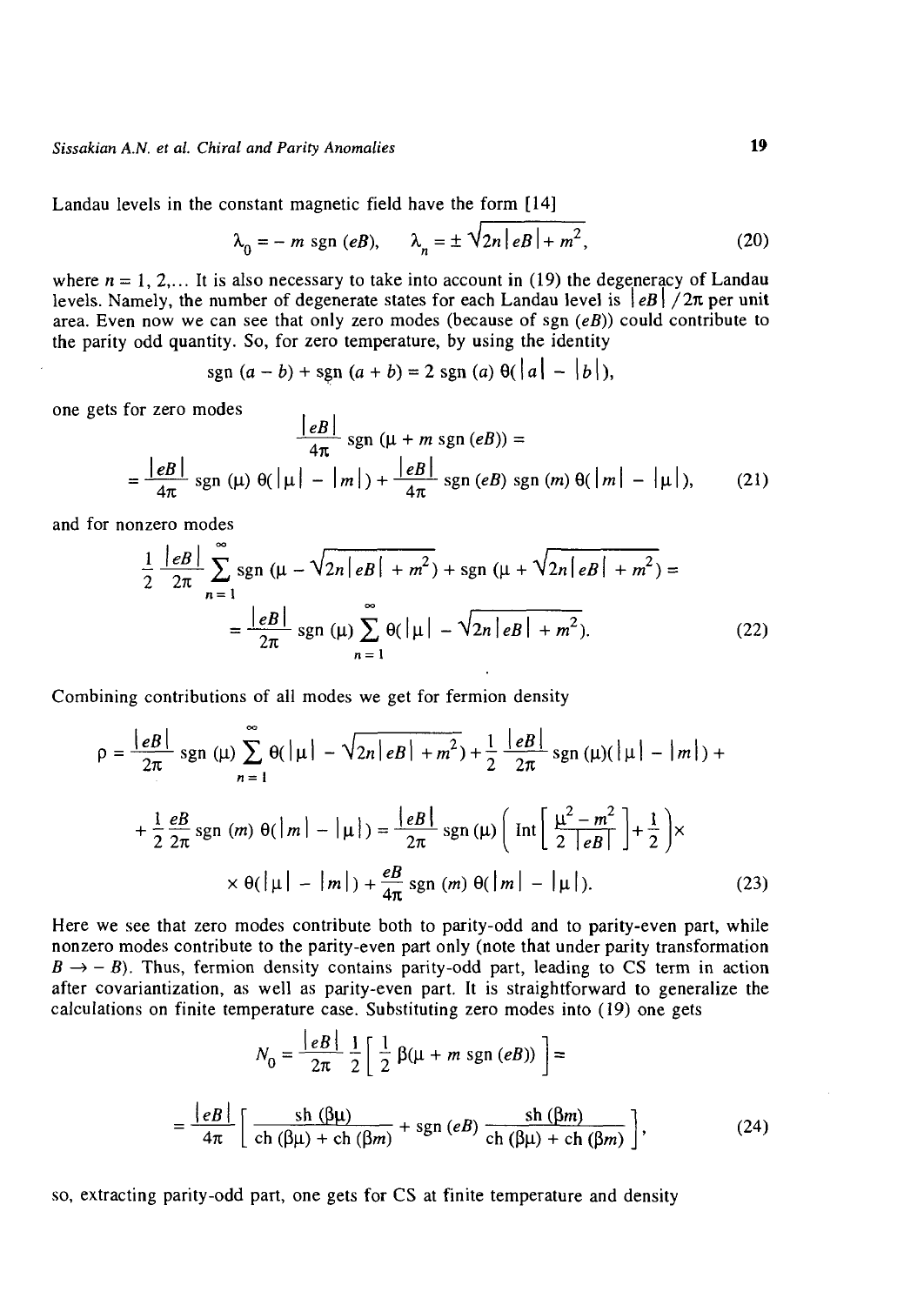$$
N_{CS} = \frac{eB}{4\pi} \frac{\text{sh}(\beta m)}{\text{ch}(\beta \mu) + \text{ch}(\beta m)} = \frac{eB}{4\pi} \text{th}(\beta \mu) \frac{1}{1 + \text{ch}(\beta \mu) / \text{ch}(\beta m)}.
$$
(25)

So, the result coincides with the result for CS term coefficient by Niemi [2] obtained for  $\begin{bmatrix} 1 & 1 & 0 \\ 0 & 1 & 1 \end{bmatrix}$  $\left[\begin{array}{cc} \cdots & \cdots & \cdots \\ \cdots & \cdots & \cdots \end{array}\right]$  is the positional polynomial to zero temperature. The lack of this method is that it works only for Abelian and constant field case.

This result at zero temperature can be obtained by use of Schwinger proper-time method. Consider  $(2 + 1)$  dimensional theory in the Abelian case and choose background field in the form

$$
A^{\mu} = \frac{1}{2} x_{v} F^{\nu \mu}, \qquad F^{\nu \mu} = \text{Const.}
$$

To obtain the CS term in this case, it is necessary to consider the background current

$$
\langle J^{\mu}\rangle = \frac{\delta S_{\text{eff}}}{\delta A_{\mu}}
$$

rather than the effective action itself. This is because the CS term formally vanishes for such the choice of  $A^{\mu}$  but its variation with respect to  $A^{\mu}$  produces a nonvanishing current. So, consider

$$
\langle J^{\mu} \rangle = -ig \text{ tr} \left[ \gamma^{\mu} G(x, x') \right]_{x \to x'}
$$
 (26)

where

$$
G(x, x') = \exp\left(-ig \int_{x'}^{x} d\zeta_{\mu} A^{\mu}(\zeta) \right) \langle x | \hat{G} | x' \rangle.
$$
 (27)

Let's rewrite the Green function (8) in a more appropriate form

$$
\hat{G} = (\gamma \tilde{\pi} - m) \left[ \frac{\Theta((p_0 + \mu) \operatorname{sgn}(p_0))}{(\gamma \tilde{\pi})^2 - m^2 + i\epsilon} + \frac{\Theta(- (p_0 + \mu) \operatorname{sgn}(p_0))}{(\gamma \tilde{\pi})^2 - m^2 - i\epsilon} \right].
$$
 (28)

Now, we use the well-known integral representation of denominators

$$
\frac{1}{\alpha \pm i0} = \mp i \int_{0}^{\infty} ds \ e^{\pm i \alpha s}
$$

which corresponds to introducing the «proper-time» s into the calculation of the Eulier-Heisenberg Lagrangian by the Schwinger method [15]. We obtain

$$
\hat{G} = (\gamma \tilde{\pi} - m) \left[ -i \int_{0}^{\infty} ds \exp (is [(\gamma \tilde{\pi})^{2} - m^{2} + i\epsilon]) \theta((p_{0} + \mu) \operatorname{sgn} (p_{0})) + + i \int_{0}^{\infty} ds \exp (-is [(\gamma \tilde{\pi})^{2} - m^{2} - i\epsilon]) \theta(-(p_{0} + \mu) \operatorname{sgn} (p_{0})) \right].
$$
 (29)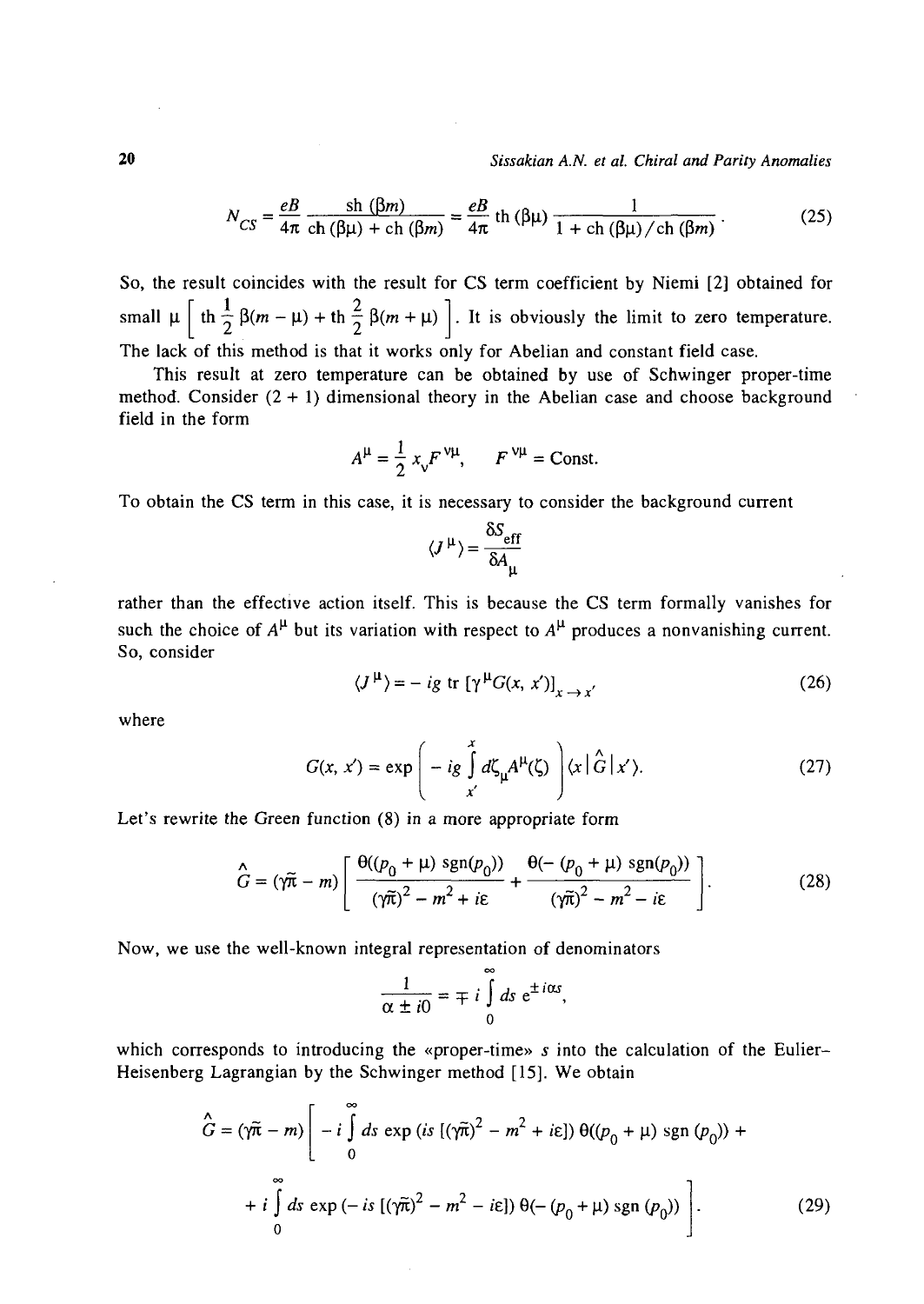For simplicity, we restrict ourselves only to the magnetic field case, where  $A_0 = 0$ ,  $[\tilde{\pi}_{0}, \tilde{\pi}_{0}] = 0$ . Then we easily can factorize the time dependent part of the Green function. By using the obvious relation

$$
(\gamma \tilde{\pi})^2 = (p_0 + \mu)^2 - \pi^2 + \frac{1}{2} g \sigma_{\mu\nu} F^{\mu\nu}
$$
 (30)

one gets

$$
G(x, x')\Big|_{x \to x'} = -i \int \frac{dp_0}{2\pi} \frac{d^2 p}{(2\pi)^2} (\gamma \tilde{\pi} - m) \int_0^{\infty} ds \Big[ e^{is(\tilde{p}_0^2 - m^2)} e^{-is\pi^2} e^{isg\sigma F/2} - (- (p_0 + \mu) sgn (p_0)) \Big( e^{is(\tilde{p}_0^2 - m^2)} e^{-is\pi^2} e^{isg\sigma F/2} + e^{-is(\tilde{p}_0^2 - m^2)} e^{+is\pi^2} e^{-isg\sigma F/2} \Big) \Big].
$$
 (31)

Here the first term corresponds to the usual  $\mu$ -dependent case and there are two additional  $\mu$ -dependent terms. In the calculation of the current the following trace arises:

$$
\text{tr} \, \left[ \gamma^{\mu} (\gamma \tilde{\pi} - m) \, e^{i s g \sigma F / 2} \right] =
$$

$$
=2\pi^{\nu}g^{\nu\mu}\cos\left(g\,\big|^{\nu}F\,\big|\,s\right)+2\,\frac{\pi^{\nu}F^{\nu\mu}}{\big|^{\nu}F\,\big|^{\nu}}\sin\left(g\,\big|^{\nu}F\,\big|\,s\right)-2im\,\frac{{}^{\nu}F^{\mu}}{\big|^{\nu}F\,\big|^{\nu}}\sin\left(g\,\big|^{\nu}F\,\big|\,s\right),
$$

where  $^*F^{\mu} = \varepsilon^{\mu\alpha\beta} F_{\alpha\beta} / 2$  and  $\left| {}^*F \right| = \sqrt{B^2 - E^2}$ . Since we are interested in calculation of the parity-odd part (CS term) it is enough to consider only terms proportional to the dual strength tensor  ${}^*F^{\mu}$ . On the other hand, the term  $2\pi^{\mu}g^{\nu\mu}$  cos  $(g \, | \, {}^*F | s)$  at  $\nu = 0$  (see expression for the trace, we take in mind that here there is only magnetic field) also gives nonzero contribution to the current  $J^0$  [6]

$$
J_{\text{even}}^0 = g \frac{|gB|}{2\pi} \left( \text{Int} \left[ \frac{\mu^2 - m^2}{2|gB|} \right] + \frac{1}{2} \right) \Theta(|\mu| - |m|). \tag{32}
$$

This part of current is parity invariant because under parity  $B \rightarrow -B$ . It is clear that this parity-even object does contribute neither to the parity anomaly nor to the mass of the gauge field. Moreover, this term has magnetic field in the argument's denominator of the. cumbersome function — integer part. So, the parity even term seems to be «noncovariantizable», i.e., it can't be converted in covariant form in effective action. Since we explore the parity anomalous topological CS term, we won't consider this parity even term. So, only the term proportional to the dual strength tensor  $^*F^{\mu}$  gives rise to CS. The relevant part of the current after spatial momentum integration reads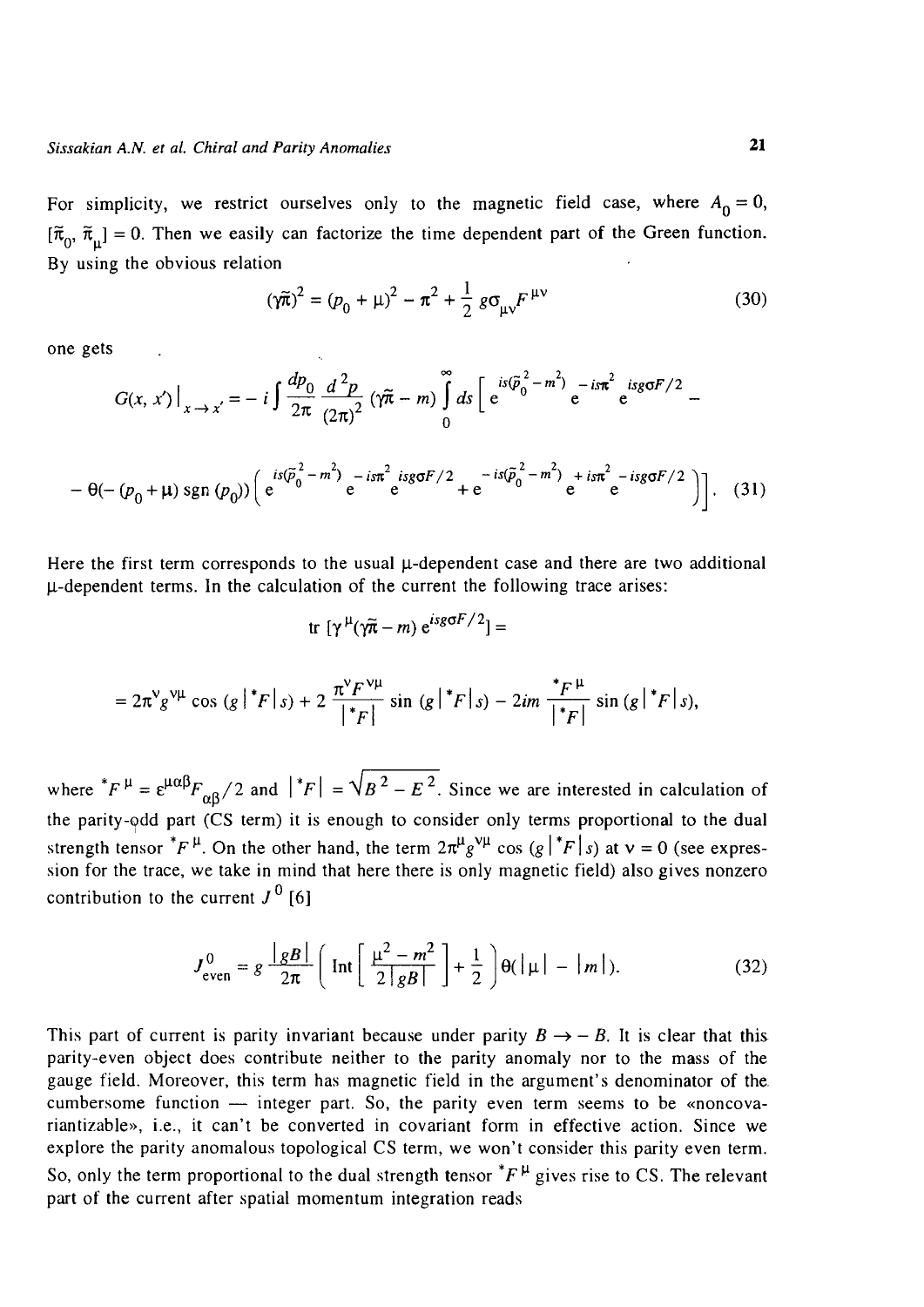$$
J_{CS}^{\mu} = \frac{g^2}{4\pi^2} m^* F^{\mu} \int_{-\infty}^{+\infty} dp_0 \int_0^{\infty} ds \left[ e^{is(\tilde{p}_0^2 - m^2)} - \right.
$$
  
-  $\theta(-\tilde{p}_0 \text{sgn} (p_0)) \left( e^{is(\tilde{p}_0^2 - m^2)} + e^{-is(\tilde{p}_0^2 - m^2)} \right) \right].$  (33)

Thus, we get besides the usual CS part  $[4]$ , also the  $\mu$ -dependent one. It is easy to calculate it by use of the formula

$$
\int_{0}^{\infty} ds \ e^{is(x^{2}-m^{2})} = \pi \left( \ \delta(x^{2}-m^{2}) + \frac{i}{\pi} \ \mathcal{P} \frac{1}{x^{2}-m^{2}} \ \right)
$$

and we get eventually

$$
J_{CS}^{\mu} = \frac{m}{|m|} \frac{g^2}{4\pi} * F^{\mu} [1 - \theta(- (m + \mu) \text{ sgn } (m)) - \theta(- (m - \mu) \text{ sgn } (m))] =
$$
  
= 
$$
\frac{m}{|m|} \theta(m^2 - \mu^2) \frac{g^2}{4\pi} * F^{\mu}.
$$
 (34)

Let's now discuss the non-Abelian case. Then  $A^{\mu} = T_a A^{\mu}_a$  and

$$
\langle J_a^{\mu} \rangle = -ig \text{ tr } [\gamma^{\mu} T_a G(x, x')]_{x \to x'}
$$

It is well known [4,16] that there exist only two types of the constant background fields. The first is the «Abelian» type (it is easy to see that the self-interaction  $f^{abc}A_b^{\mu}A_c^{\nu}$  disappears under that choice of the background field)

$$
A_{a}^{\mu} = n_{a} \frac{1}{2} x_{v} F^{\nu \mu}, \qquad (35)
$$

where  $n_a$  is an arbitrary constant vector in the color space,  $F^{\nu\mu}$  = Const. The second is the pure «non-Abelian» type

$$
A^{\mu} = \text{Const.} \tag{36}
$$

Here the derivative terms (Abelian part) vanish from the strength tensor and it contains only the self-interaction part  $F_a^{\mu\nu} = gf^{abc}A^{\mu}_bA^{\nu}_c$ . It is clear that to catch Abelian part of the CS term we should consider the background field (35), whereas for the non-Abelian (derivative noncontaining, cubic in *A)* part we have to use the case (36).

Calculations in the «Abelian» case reduce to the previous analysis, except the trivial adding of the color indices in the formula (34):

$$
J_a^{\mu} = \frac{m}{|m|} \ \theta(m^2 - \mu^2) \ \frac{g^2}{4\pi} \ {}^*F_a^{\mu}.
$$
 (37)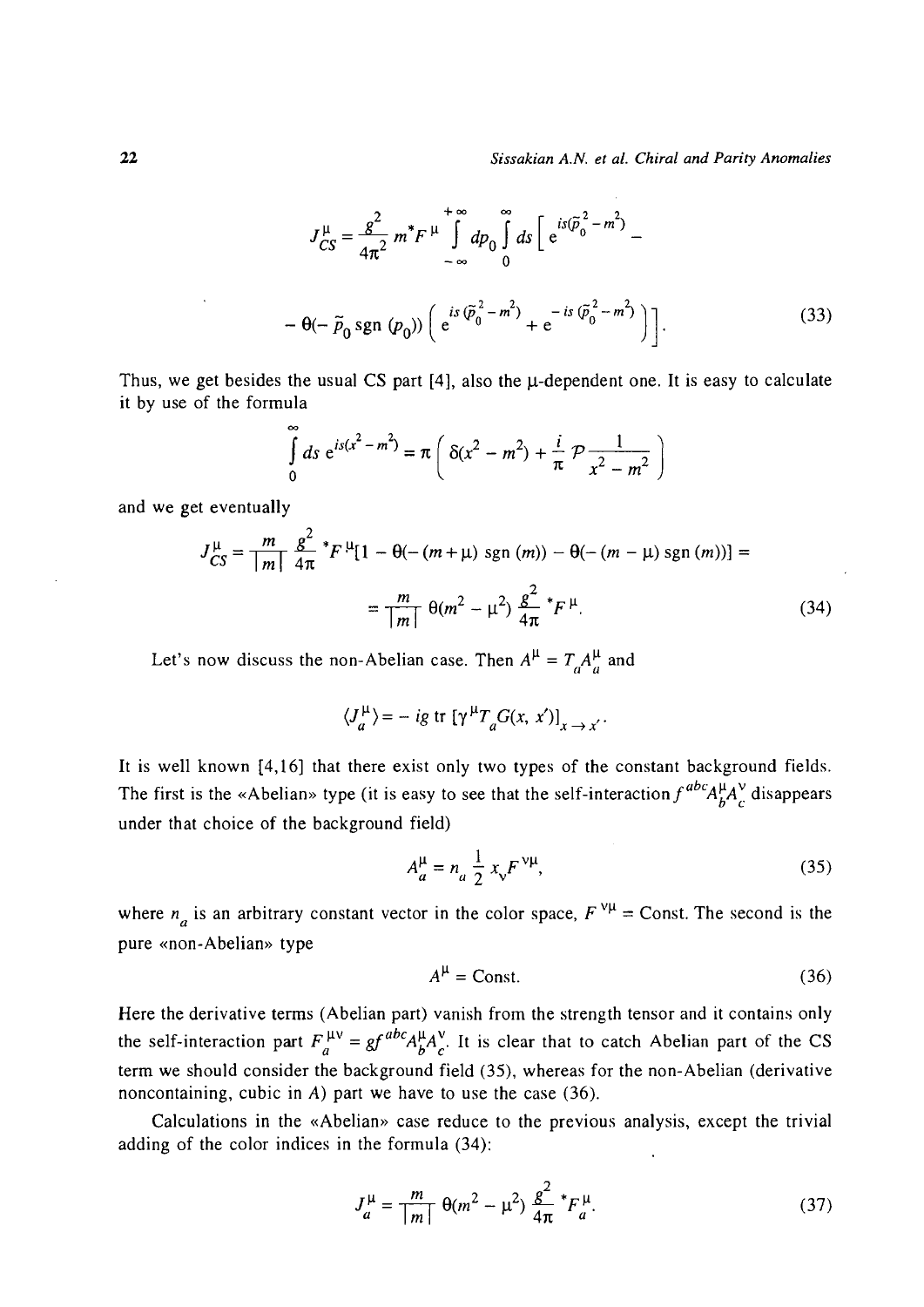In the case (36) all calculations are similar. The only difference is that the origin of term  $\sigma_{\text{m}} F^{\mu\nu}$  in (30) is not the linearity A in x (as in Abelian case) but the pure non-Abelian  $A^{\mu}$  = Const. Here term  $\sigma_{\mu\nu} F^{\mu\nu}$  in (30) becomes quadratic in *A* and we have

$$
J_a^{\mu} = \frac{m}{|m|} \theta(m^2 - \mu^2) \frac{g^3}{4\pi} \varepsilon^{\mu\alpha\beta} \operatorname{tr} [T_a A^{\alpha} A^{\beta}]. \tag{38}
$$

Combining formulas (37) and (38) and integrating over field  $A^{\mu}_{\mu}$  we obtain eventually

$$
S_{\text{eff}}^{\text{CS}} = \frac{m}{|m|} \ \theta(m^2 - \mu^2) \ \pi W[A], \tag{39}
$$

where *W[A]* is the CS term

$$
W[A] = \frac{g^2}{8\pi^2} \int d^3x e^{\mu\nu\alpha} \text{ tr}\left(F_{\mu\nu}A_{\alpha} - \frac{2}{3} g A_{\mu}A_{\nu}A_{\alpha}\right).
$$

In conclusion note, that it may seem that covariant notation used through this section is rather artificial. However, the covariant notation is useful here because it helps us to extract Levi-Chivita tensor corresponding to parity anomalous CS term.

*3.2. Arbitrary Gauge Field Background.* One can see that the procedures we've used above to calculate CS are noncovariant. Indeed, both of them use the constant magnetic background. Here we'll use completely covariant free of any restriction on gauge field procedure, which allows us to perform calculations at once in non-Abelian case. We'll employ the perturbative expansion. The zero temperature case within this procedure has been explored in [17].

Let's first consider non-Abelian 3-dimensional gauga theory. The only graphs whose  $P$ -odd parts contribute to the parity anomalous CS term are shown in Fig.1.

So, the part of effective action containing the CS term looks as

$$
I_{\text{eff}}^{\text{CS}} = \frac{1}{2} \int_{x}^{x} A_{\mu}(x) \int_{p}^{x} e^{-ixp} A_{\nu}(p) \Pi^{\mu\nu}(p) +
$$
  
+ 
$$
\frac{1}{3} \int_{x}^{x} A_{\mu}(x) \int_{p, r}^{x} e^{-ix(p+r)} A_{\nu}(p) A_{\alpha}(r) \Pi^{\mu\nu\alpha}(p, r),
$$
  
and  

$$
\begin{pmatrix} \frac{2}{3} \\ \frac{2}{3} \end{pmatrix}
$$
  
and  

$$
\begin{pmatrix} 2 \\ \frac{2}{3} \end{pmatrix}
$$
  
and  

$$
\begin{pmatrix} 2 \\ \frac{2}{3} \end{pmatrix}
$$
  
to

Fig. 1. Graphs whose P-odd parts contribute to the CS term in non-Abelian *3D* gauge theory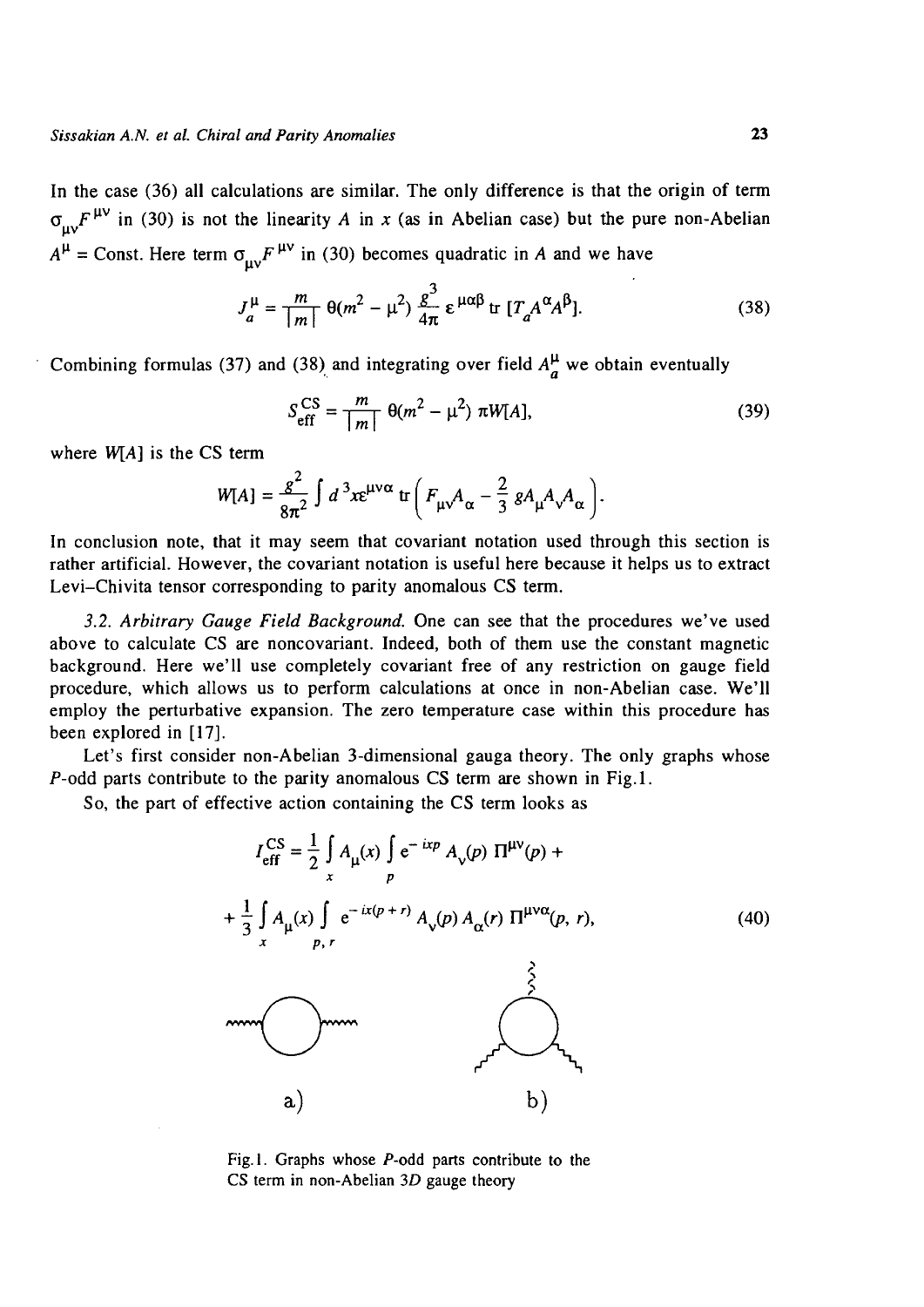where polarization operator and vertices have a standard form

$$
\Pi^{\mu\nu}(p) = g^2 \int \text{tr} \left[ \gamma^{\mu} S(p+k; \mu) \gamma^{\nu} S(k; \mu) \right],
$$
  

$$
\Pi^{\mu\nu\alpha}(p, r) = g^3 \int \text{tr} \left[ \gamma^{\mu} S(p+r+k; \mu) \gamma^{\nu} S(r+k; \mu) \gamma^{\alpha} S(k; \mu) \right],
$$
 (41)

where  $S(k; \mu)$  is the Euclidean fermion propagator at finite density and temperature (7) and the following notation is used  $\int = i \int dx_0 \int dx$  and  $\int = \frac{1}{\beta} \sum_{n=-\infty}^{\infty} \int \frac{dx}{(2\pi)^2}$ . First consider the **0** second order term (Fig.l, graph (a)). It is well known that the only object giving us the possibility to construct *P-* and T-odd form in action is Levi-Chivita tensor\*. Thus, we will drop all terms noncontaining Levi-Chivita tensor. Signal for the mass generation (CS term)

is  $\Pi^{\mu\nu}(p^2 = 0) \neq 0$ . So we get

$$
\Pi^{\mu\nu} = g^2 \int\limits_k \left( -i2me^{\mu\nu\alpha}p_\alpha \right) \frac{1}{\left( \tilde{k}^2 + m^2 \right)^2} \,. \tag{42}
$$

After some simple algebra one obtains

$$
\Pi^{\mu\nu} = -i2mg^2e^{\mu\nu\alpha}p_{\alpha}\frac{i}{\beta} \sum_{n=-\infty}^{\infty} \int \frac{d^2k}{(2\pi)^2} \frac{1}{(\tilde{k}^2 + m^2)^2} =
$$
  
=  $-i2mg^2e^{\mu\nu\alpha}p_{\alpha}\frac{i}{\beta} \sum_{n=-\infty}^{\infty} \frac{i}{4\pi} \frac{1}{\omega_n^2 + m^2},$  (43)

where  $\omega_n = (2n + 1)\pi/\beta + i\mu$ . Performing summation we get

$$
\Pi^{\mu\nu} = i \frac{g^2}{4\pi} e^{\mu\nu\alpha} p_{\alpha} \text{ th } (\beta m) \frac{1}{1 + \text{ch } (\beta \mu) / \text{ch } (\beta m)} \,. \tag{44}
$$

It is easily seen that in  $\beta \rightarrow \infty$  limit we'll get zero temperature result [17]

$$
\Pi^{\mu\nu} = i \frac{m}{|m|} \frac{g^2}{4\pi} e^{\mu\nu\alpha} p_\alpha \Theta(m^2 - \mu^2). \tag{45}
$$

In the same manner handling the third order contribution (Fig.lb) one gets

$$
\Pi^{\mu\nu\alpha} = -2g^3 i e^{\mu\nu\alpha} \frac{i}{\beta} \sum_{n=-\infty}^{\infty} \int \frac{d^2 k}{(2\pi)^2} \frac{m(\tilde{k}^2 + m^2)}{(\tilde{k}^2 + m^2)^3} =
$$
  
=  $-i2mg^3 e^{\mu\nu\alpha} \frac{i}{\beta} \sum_{n=-\infty}^{\infty} \int \frac{d^2 k}{(2\pi)^2} \frac{1}{(\tilde{k}^2 + m^2)^2}$  (46)

<sup>\*</sup>In three dimensions it arises as a trace of three *y* matrices (Pauli matrices)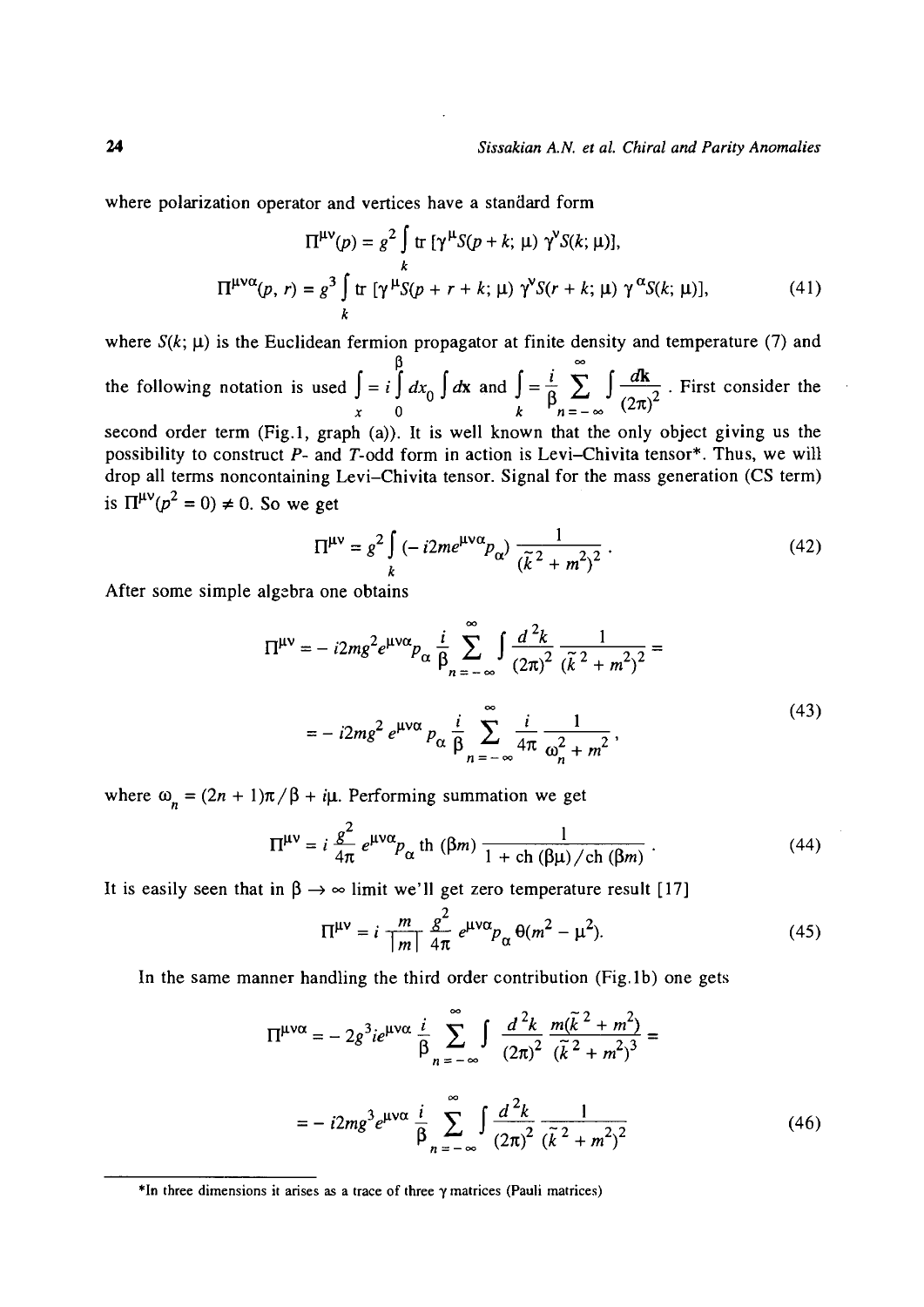and further all calculations are identical to the second order

$$
\Pi^{\mu\nu\alpha} = i \frac{g^3}{4\pi} e^{\mu\nu\alpha} \text{ th } (\beta m) \frac{1}{1 + \text{ch } (\beta \mu) / \text{ch } (\beta m)} \,. \tag{47}
$$

 $S_{\text{S}}$  in the effective action (40) we get eventually we get eventually we get eventually  $S_{\text{S}}$ 

$$
I_{\rm eff}^{\rm CS} = \text{th} \, (\beta m) \, \frac{1}{1 + \text{ch} \, (\beta \mu) / \text{ch} \, (\beta m)} \, \frac{g^2}{8\pi} \int d^3x e^{\mu \nu \alpha} \, \text{tr} \left( A_{\mu} \partial_{\nu} A_{\alpha} - \frac{2}{3} \, g A_{\mu} A_{\nu} A_{\alpha} \right). \tag{48}
$$

Thus, we've got CS term with temperature and density dependent coefficient.

## 4. Chern-Simons in Arbitrary Odd Dimension

Let's now consider 5-dimensional gauge theory. Here the Levi-Chivita tensor is 5-dimensional  $e^{\mu\nu\alpha\beta\gamma}$  and the relevant graphs are shown in Fig.2.

The part of effective action containing CS term reads

$$
I_{\text{eff}}^{\text{CS}} = \frac{1}{3} \int_{x}^{R} A_{\mu}(x) \int_{p,r} e^{-ix(p+r)} A_{\nu}(p) A_{\alpha}(r) \Pi^{\mu\nu\alpha}(p,r) +
$$
  
+ 
$$
\frac{1}{4} \int_{x}^{R} A_{\mu}(x) \int_{p,r,s} e^{-ix(p+r+s)} A_{\nu}(p) A_{\alpha}(r) A_{\beta}(s) \Pi^{\mu\nu\alpha\beta}(p,r,s) +
$$
  
+ 
$$
\frac{1}{5} \int_{x}^{R} A_{\mu}(x) \int_{p,r,s,q} e^{-ix(p+r+s+q)} A_{\nu}(p) A_{\alpha}(r) A_{\beta}(s) A_{\gamma}(s) \Pi^{\mu\nu\alpha\beta\gamma}(p,r,s,q). \tag{49}
$$

All calculations are similar to 3-dimensional case. First cosider third-order contribution (Fig.2a)

$$
\Pi^{\mu\nu\alpha}(p, r) = g^3 \int\limits_k \text{tr} \left[ \gamma^{\mu} S(p + r + k; \mu) \, \gamma^{\nu} S(r + k; \mu) \, \gamma^{\alpha} S(k; \mu) \right]. \tag{50}
$$

*k* Taking into account that trace of five y matrices in 5-dimensions is

$$
\text{tr} \, [\gamma^{\mu} \gamma^{\nu} \gamma^{\alpha} \gamma^{\beta} \gamma^{\rho}] = 4i e^{\mu \nu \alpha \beta \rho},
$$



Fig.2. Graphs whose P-odd parts contribute to the CS term in non-Abelian *5D* theory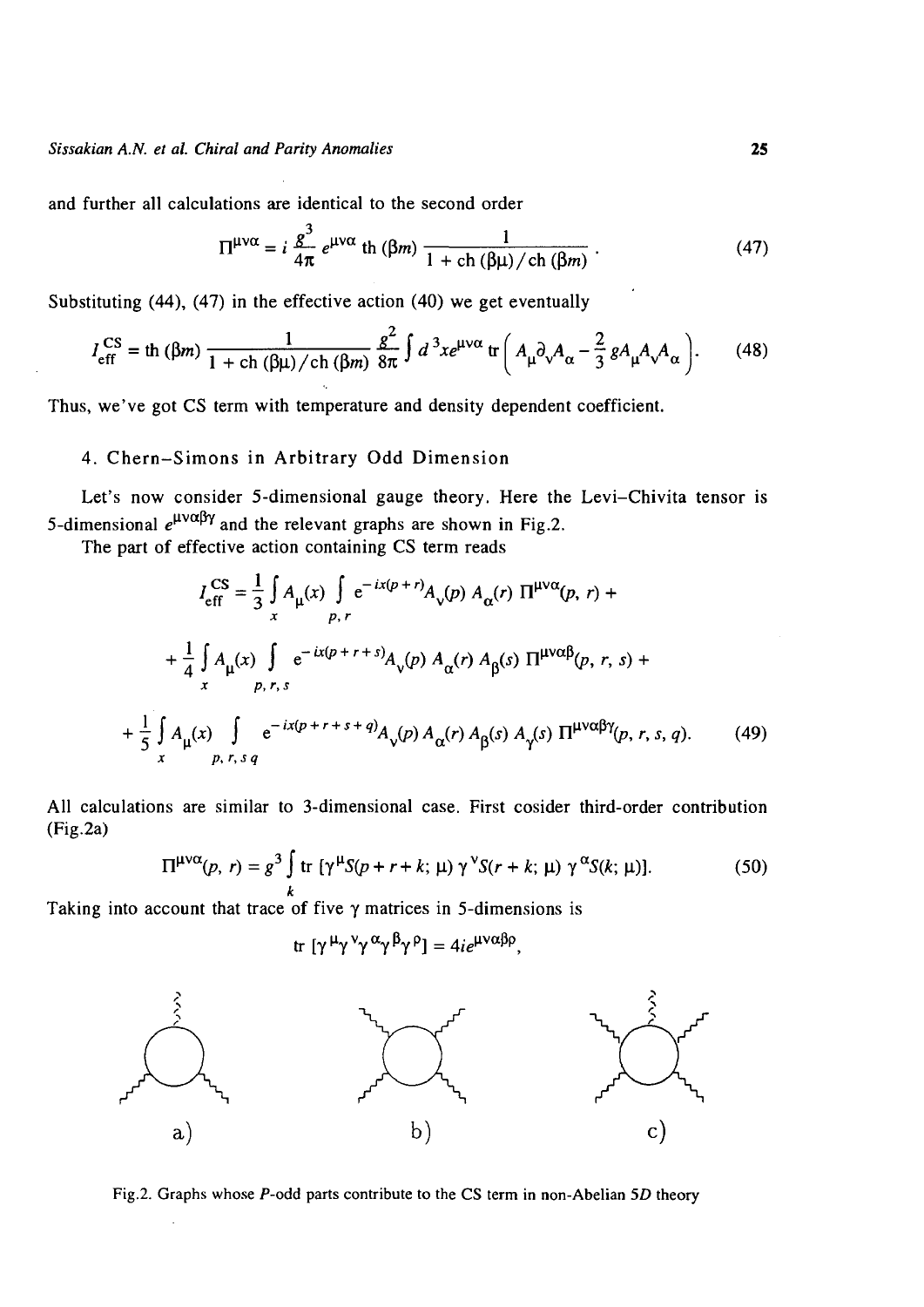we extract the parity-odd part of the vertices

$$
\Pi^{\mu\nu\alpha} = g^3 \frac{i}{\beta} \sum_{n=-\infty}^{\infty} \int \frac{d^4k}{(2\pi)^4} \left( i4me^{\mu\nu\alpha\beta\sigma} p_{\beta} r_{\sigma} \right) \frac{1}{(\tilde{k}^2 + m^2)^3},
$$
(51)

or in more transparent way

$$
\Pi^{\mu\nu\alpha} = i4mg^3e^{\mu\nu\alpha\beta\sigma}p_{\alpha}r_{\sigma}\frac{i}{\beta}\sum_{n=-\infty}^{+\infty}\int\frac{d^4k}{(2\pi)^4}\frac{1}{(\omega_n^2 + k^2 + m^2)^3} =
$$

$$
= i4mg^3 e^{\mu\nu\alpha\beta\sigma} p_{\alpha} r_{\sigma} \frac{i}{\beta} \sum_{n=-\infty}^{+\infty} \int \frac{-i}{(64\pi)^2} \frac{1}{\omega_n^2 + m^2} \,. \tag{52}
$$

Performing summation one comes to

$$
\Pi^{\mu\nu\alpha} = i \text{ th } (\beta m) \frac{1}{1 + \text{ ch } (\beta \mu) / \text{ ch } (\beta m)} \frac{g^3}{16\pi^2} e^{\mu\nu\alpha\beta\sigma} p_{\alpha} r_{\sigma}.
$$
 (53)

In the same way operating graphs (b) and (c) (Fig.2) one will obtain

$$
\Pi^{\mu\nu\alpha\beta} = i \text{ th } (\beta m) \frac{1}{1 + \text{ ch } (\beta \mu) / \text{ ch } (\beta m)} \frac{g^4}{8\pi^2} e^{\mu\nu\alpha\beta\sigma} s_{\sigma} \tag{54}
$$

and

$$
\Pi^{\mu\nu\alpha\beta\gamma} = i \text{ th } (\beta m) \frac{1}{1 + \text{ ch }(\beta \mu) / \text{ ch }(\beta m)} \frac{g^5}{16\pi^2} e^{\mu\nu\alpha\beta\sigma}.
$$
 (55)

Substituting  $(53)$ — $(55)$  in the effective action  $(49)$  we get the final result for CS in 5-dimensional theory

$$
I_{\text{eff}}^{\text{CS}} = \text{th} \, (\beta m) \, \frac{1}{1 + \text{ch} \, (\beta \mu) / \text{ch} \, (\beta m)} \, \frac{g^3}{48 \pi^2} \int_{x}^{\beta} e^{\mu \nu \alpha \beta \gamma} \times
$$
\n
$$
\times \text{tr} \left( A_{\mu} \partial_{\nu} A_{\alpha} \partial_{\beta} A_{\gamma} + \frac{3}{2} \, g A_{\mu} A_{\nu} A_{\alpha} \partial_{\beta} A_{\gamma} + \frac{3}{5} \, g^2 A_{\mu} A_{\nu} A_{\alpha} A_{\beta} A_{\gamma} \right). \tag{56}
$$

It is remarkable that all parity odd contributions are finite both in 3-dimensional and in 5-dimensional cases. Thus, all values in the effective action are renormalized in a standard way, i.e., the renormalizations are determined by conventional (parity even) parts of vertices.

From the above direct calculations it is clearly seen that the chemical potential and temperature dependent coefficient is the same for all parity odd parts of diagrams and doesn't depend on space dimension. So, the influence of finite density and temperature on CS term generation is the same in any odd dimension: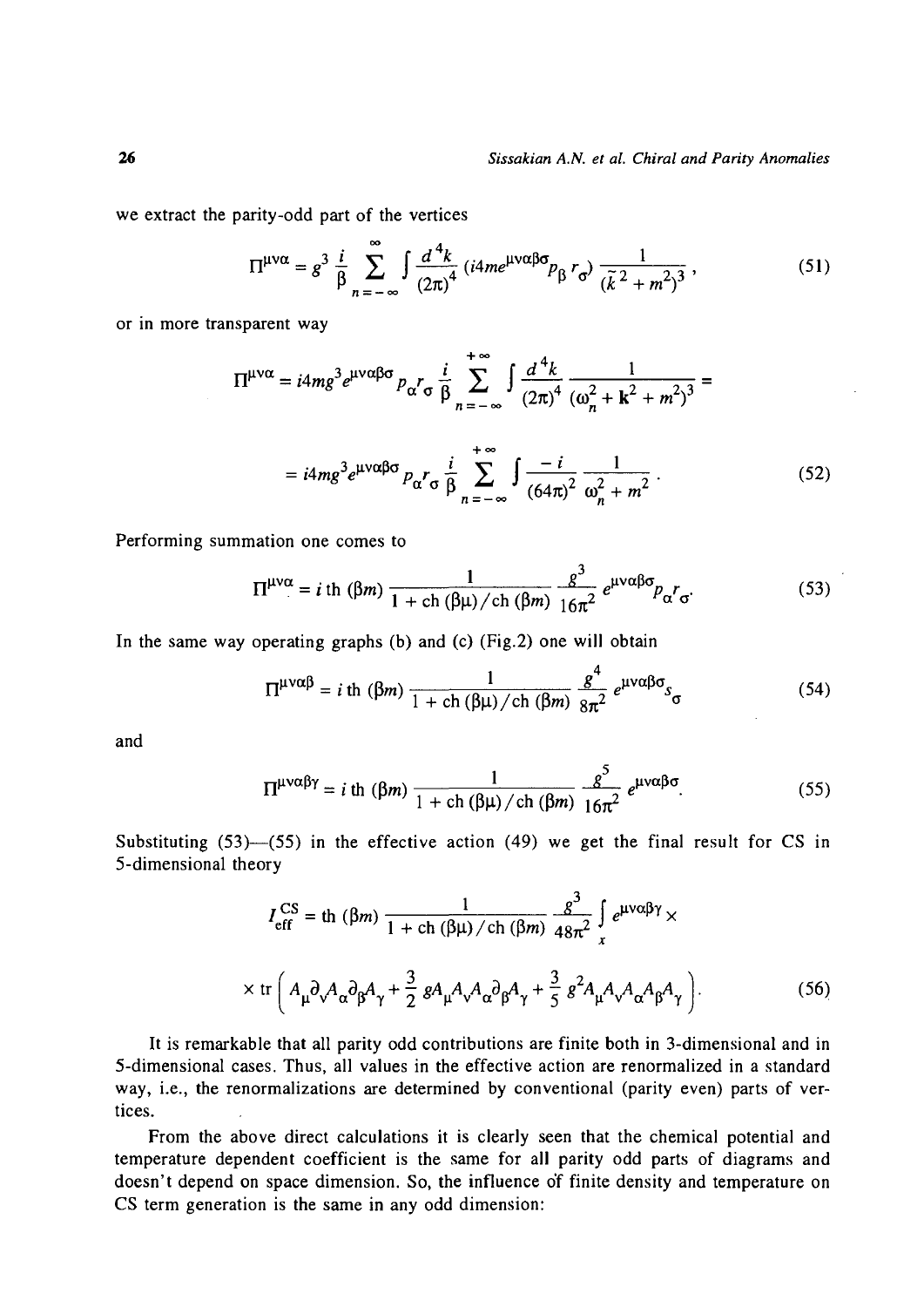$$
I_{\text{eff}}^{\text{CS}} = \text{th} \; (\beta m) \; \frac{1}{1 + \text{ch} \; (\beta \mu) / \text{ch} \; (\beta m)} \; \pi W[A] \xrightarrow{\beta \to \infty} \frac{m}{|m|} \; \theta(m^2 - \mu^2) \; \pi W[A], \qquad (57)
$$

where *W*[A] is the CS secondary characteristic class in any odd dimension. Since only the lowest orders of perturbative series contribute to CS term at finite density and temperature (the same situation is well known at zero density), the result obtained by using formally perturbative technique appears to be nonperturbative. Thus, the  $\mu$ - and T-dependent CS term coefficient reveals the amazing property of universality. Namely, it does depend on neither dimension of the theory nor Abelian or non-Abelian gauge theory is studied.

The arbitrariness of  $\mu$  gives us the possibility to see CS coefficient behaviour at any masses. It is very interesting that  $\mu^2 = m^2$  is the crucial point for CS at zero temperature. Indeed, it is clearly seen from (57) that when  $\mu^2 < m^2$ ,  $\mu$ -influence disappears and we get the usual CS term  $I^{CS} = \pi W[A]$ . On the other hand, when  $\mu^2 > m^2$ , the situation is absolutely different. One can see that here the CS term disappears because of nonzero density of background fermions. We'd like to emphasize the important massless case  $m = 0$  considered in many a papers, see for example [2,4,18]. Here even negligible density or temperature, which always takes place in any physical processes, leads to vanishing of the parity anomaly. Let us stress again that we nowhere have used any restrictions on  $\mu$ . Thus we not only confirm result in [2] for CS in  $QED<sub>3</sub>$  at small density, but also expand it on arbitrary *\i,* non-Abelian case and arbitrary odd dimension.

## 5. Trace Identity

Here, we'll consider trace identity at finite temperature and density. First of all, by using well-known trace identity at finite temperature [1,2], we'll present the simple reasons that chiral anomaly doesn't depend on temperature in any even dimension. Indeed, at finite temperature and zero density trace identity still holds and one has [1,2]

$$
\langle N \rangle_{\beta} = -\frac{1}{2\beta} \sum_{-\infty}^{+\infty} \frac{m}{m^2 + \omega_n^2} \left( \int dx \text{ (anomaly)} + \int dx \partial_i \text{ tr} \langle x | i \Gamma_i \Gamma^c \frac{1}{H_0 + i \sqrt{m^2 + \omega_n^2}} \rangle \right). \tag{58}
$$

The second term at the left-hand side is a surface term, which doesn't contribute to topological part of the trace identity [1,2]. Thus, for topological part, we are interested in, trace identity takes the form

$$
\langle N \rangle_{\beta}^{\text{topological}} = -\frac{1}{2\beta} \sum_{-\infty}^{+\infty} \frac{m}{m^2 + \omega_n^2} \left( \int dx \text{ (anomaly)} \right). \tag{59}
$$

The result for the left-hand side of Eq.(59) we know in arbitrary odd dimension. Really, substituting (57) in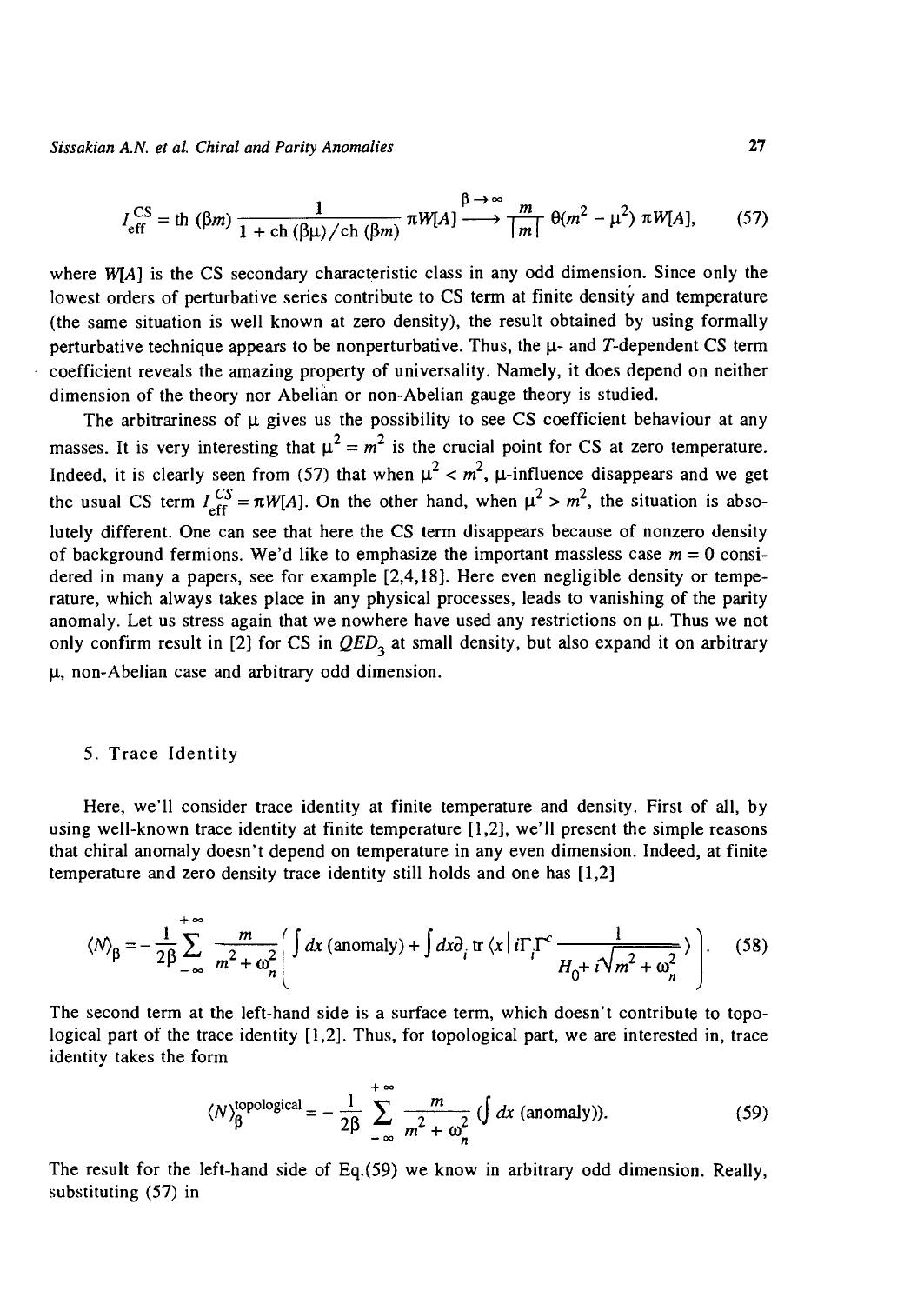$$
\langle N \rangle_{\beta}^{\text{CS}} = \langle N \rangle_{\beta}^{\text{topological}} = \frac{\delta I_{\text{eff}}^{\text{CS}}}{g \delta A_0},\tag{60}
$$

and taking into account that

$$
\frac{1}{2\beta} \sum_{n=-\infty}^{+\infty} \frac{m}{\omega_n^2 + m^2} = \frac{1}{4} \frac{\sin(\beta m)}{1 + \sin(\beta m)},
$$
(61)

one can see that the only possibility to reconcile left and right sides of Eq.(59) is to put temperature independence of anomaly. Thus, we've got that axial anomaly doesn't depend on temperature in any even-dimensional theory.

 $\sim 10$ 

Further, we can generalize trace identity for topological part on arbitrary finite density. Really, from (57) and (60) we get

$$
\langle N \rangle_{\beta,\,\mu}^{\text{CS}} = -\frac{1}{4} \text{ th } (\beta m) \frac{1}{1 + \text{ ch } (\beta \mu) / \text{ ch } (\beta m)} \int dx \text{ (anomaly)}, \tag{62}
$$

where  $\langle N\rangle_{\beta,\mu}^{CS}$  — odd part of fermion number in D-dimensional theory at finite density and temperature, (anomaly) — axial anomaly in  $(D - 1)$ -dimensional theory. On the other hand, as we have seen above, the anomaly doesn't depend on  $\mu$  in 2 and 4 dimensions (and doesn't depend on *T* in any even-dimensional theory). Our comprehension of the problem allows us to generalize this on arbitrary even dimension. Indeed, anomaly is the result of ultraviolet regularization, while  $\mu$  (and  $T$ ) don't effect on ultraviolet behavior of a theory. Taking in mind (62) and that at finite density

$$
\frac{1}{2\beta} \sum_{n=-\infty}^{+\infty} \frac{m}{\omega_n^2 + m^2} = \frac{1}{4} \text{ th } (\beta m) \frac{1}{1 + \text{ ch } (\beta \mu) / \text{ ch } (\beta m)}, \tag{63}
$$

we can identify  $\langle N\rangle_{\beta,\mu}^{topological}$  and  $\langle N\rangle_{\beta,\mu}^{CS}$  So, we get generalized on finite density trace identity for topological part of fermion number

$$
\langle N \rangle_{\beta, \mu}^{\text{CS}} = \langle N \rangle_{\beta, \mu}^{\text{topological}} = -\frac{1}{2\beta} \sum_{-\infty}^{+\infty} \frac{m}{m^2 + \omega_n^2} \left( \int dx \text{ (anomaly)} \right). \tag{64}
$$

The physical underground of formula (64) could be more clearly understood if we remember calculations we've performed in Sec.3.1 by use of summation over Landau levels. Really, we've seen that only zero modes contribute to  $P$ -odd part in contrast to  $P$ -even part which is contributed by all modes. Therefore, index theorem and trace identities hold only for parity-odd (topological) part of fermion number at finite density.

Thus, Eq.(64) connects CS term and chiral anomaly in arbitrary dimensional theory at finite density and temperature.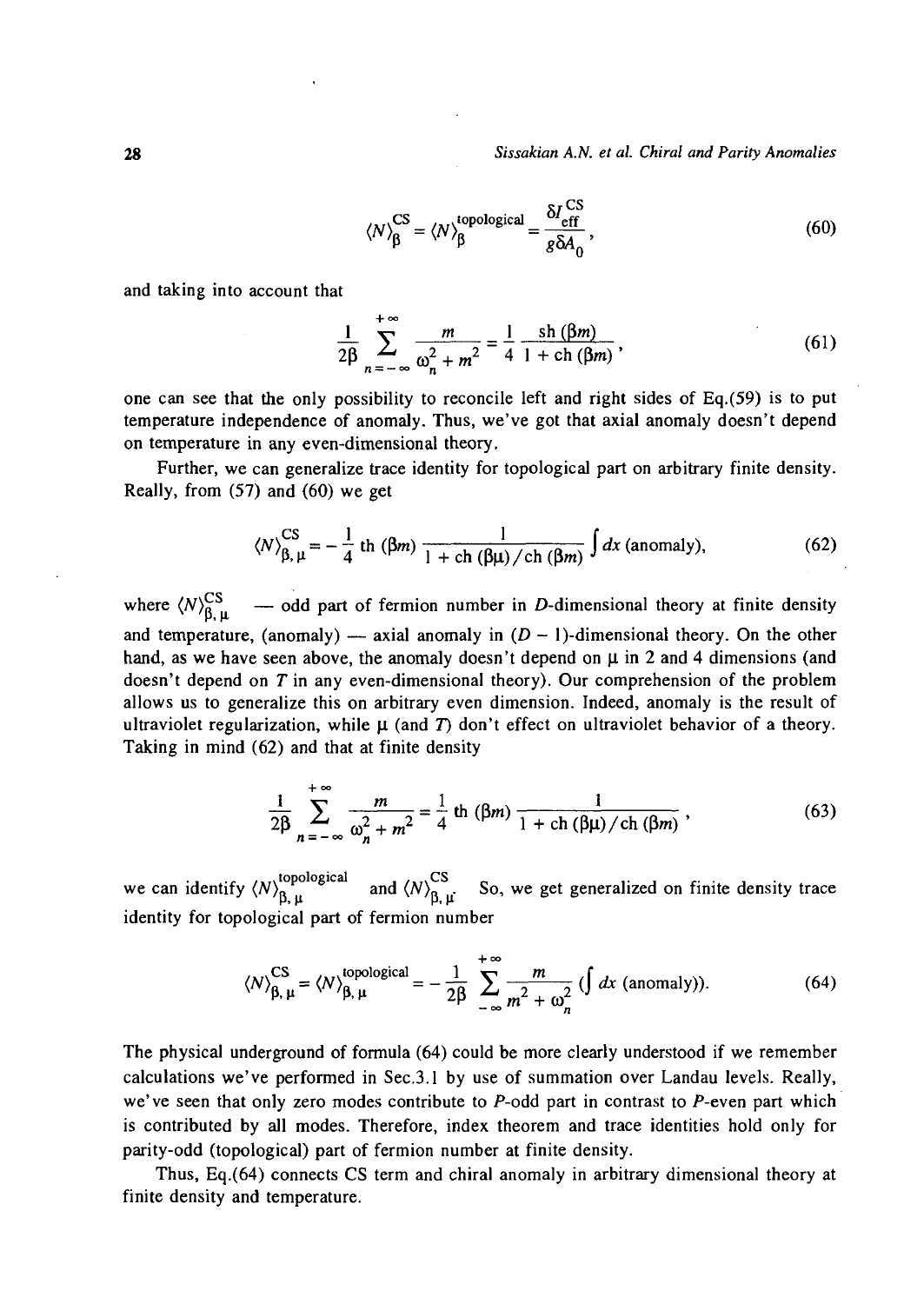## 6. Conclusions

The finite temperature and density influence on CS term generation is obtained in any odd dimensional theory both for Abelian and for non-Abelian cases. It is of interest that  $\mu^2 = m^2$  is the crucial point for CS at zero temperature. Indeed, it is clearly seen from (57)  $^2$   $\sim$  m<sup>2</sup> II influence disappears and we get the usual CS term I<sup>CS</sup> that when  $\mu \sim m$ ,  $\mu$  influence disappears and we get the usual CS term  $_{\text{eff}}^{\text{eff}}$  =  $m_{\text{F}}^{\text{H}}$ . On the other hand, when  $\mu^2 > m^2$ , the CS term disappears because of nonzero density of background fermions.

The  $\mu$  and T-dependent CS term coefficient reveals the amazing property of universality. Namely, it does depend on neither dimension of the theory nor Abelian or non-Abelian gauge theory is studied. It must be stressed that at *m =* 0 even negligible density or temperature, which always take place in any physical processes, leads to vanishing of the parity anomaly.

The medium effects such as finite density and temperature influence on chiral anomaly have been studied. The simple and general arguments that chiral anomaly is independent of temperature have been presented. It is shown that even if we introduce conservation of chiral charge as the constraint, the chiral anomaly isn't effected. By using the fact that chiral anomaly doesn't depend on temperature and density we explore the CS number appearance of CS number in even-dimensional theories under two type of constraints. These are charge conservation with Lagrange multiplier  $\mu$  (conventional chemical potential) and chiral charge conservation with Lagrange multiplier K, what corresponds to conservation of the left (right)-handed fermions asymmetry in the background.

On the other hand, the chiral anomaly independence of density and temperature together with our direct calculations of CS coefficient permit us the simple generalization of trace identity on finite density case. Thus, the connection between CS term and chiral anomaly at finite density and temperature is obtained in artibrary dimensional theory.

#### References

 $\cdot$ 

- 1. Niemi A.J. Nucl. Phys., 1985, V.B251, p.155.
- 2. Niemi A.J., Semenoff G.W. Phys. Rep., 1986, v.135, p.99.
- 3. Niemi A.J., Semenoff G.W. Phys. Rev. Lett., 1983, v.51, p.2077.
- 4. Redlich A.N. Phys. Rev., 1984, v.D29, p.2366.
- 5. Alvarez-Gaume L., Witten E. Nucl. Phys., 1984, V.B234, p.269.
- 6. Lykken J.D., Sonnenschen J., Weiss N. Phys. Rev., 1990, v.D42, p.2161; Int. J. Mod. Phys., 1991, v.A6, p.1335; Int. J. Mod. Phys., 1991, v.A6, p.5155; Schakel A.M.J. — Phys. Rev., 1991, v.D43, p.1428; Zeitlin V.Y. — Mod. Phys. Lett., 1993, v.A8, p.1821.
- 7. Shuryak E.V. Phys. Rep., 1980, v.61, p.73.
- 8. Chodos A., Everding K., Owen D.A. Phys. Rev., 1990, v.D42, p.2881.
- 9. Gomez Nicola A., Alvarez-Estrada R.F. Int. J. Mod. Phys., 1994, v.A9, p. 1423.
- 10. Schwinger J. Phys. Rev., 1962, v.128, p.2425.